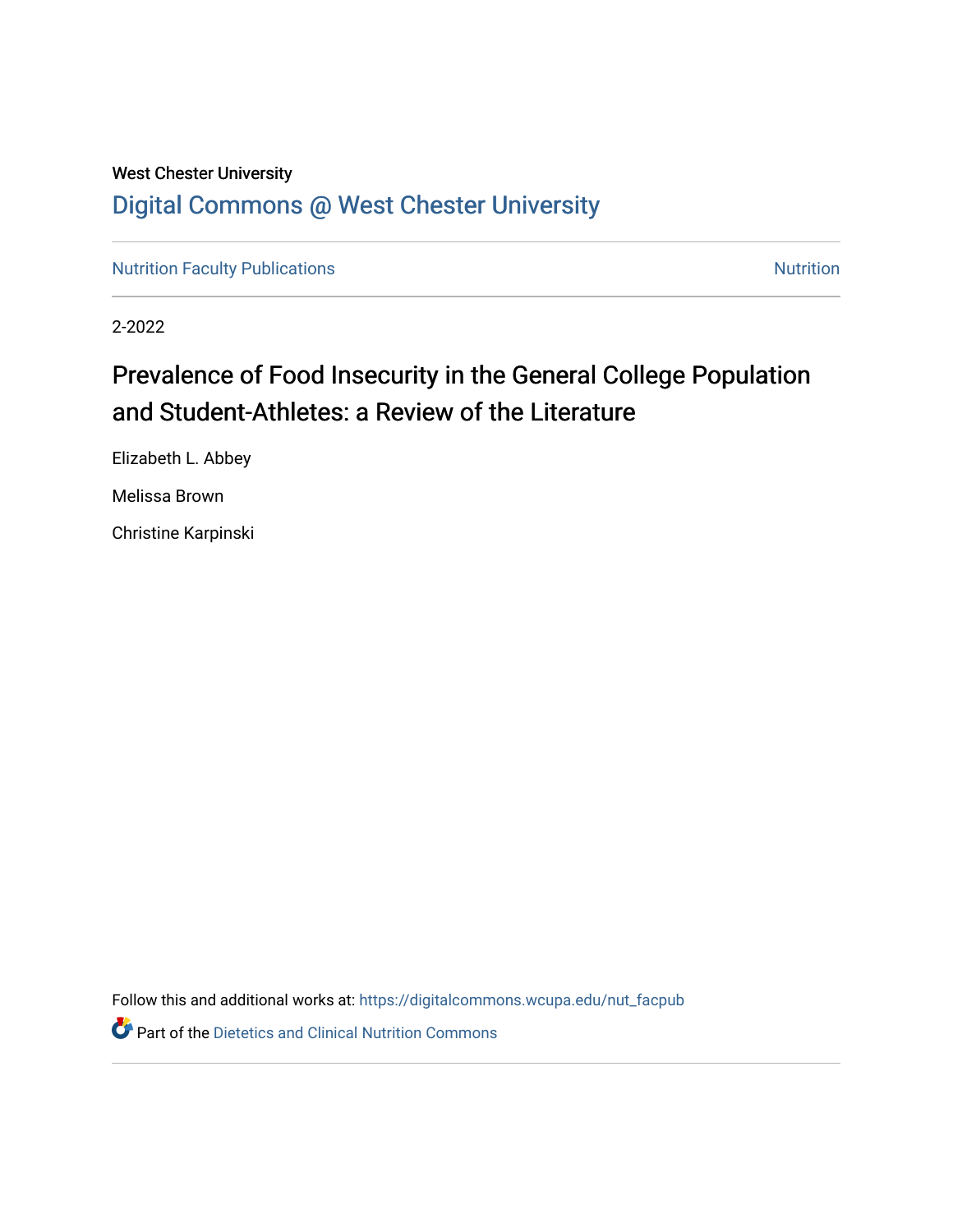#### **SPORTS NUTRITION (L CIALDELLA KAM, SECTION EDITOR)**



# **Prevalence of Food Insecurity in the General College Population and Student‑Athletes: a Review of the Literature**

**Elizabeth L. Abbey1 · Melissa Brown2 · Christine Karpinski3**

Accepted: 15 January 2022

© The Author(s), under exclusive licence to Springer Science+Business Media, LLC, part of Springer Nature 2022

#### **Abstract**

*Purpose of Review* The purpose of this review is to examine the prevalence of food insecurity (FI) among the general college student population with a focus on student-athletes and the impact of the COVID-19 pandemic on FI in these groups. *Recent Findings* FI is estimated to be more prevalent in college students than in the general population, although ranges vary widely. Less is known about FI among college student-athletes. Data on changes in FI prevalence pre-pandemic and during is mixed.

*Summary* Colleges and universities should invest in interventions to address FI on their campuses, and further research on FI among student-athletes and the impact of the COVID-19 pandemic on FI is needed.

**Keywords** Food insecurity · Food security · College student · Athlete · Hunger · COVID-19

# **Introduction**

Food insecurity (FI) is the lack of consistent access to safe and healthy food [[1\]](#page-19-0). In 2020, the prevalence of FI among households in the US was estimated to be 10.5%, which was down from 11.1% in 2019 [\[2](#page-19-1)]. Comprehensive national data since the start of the COVID-19 pandemic are not yet available, but local data indicate that the prevalence of FI has increased, particularly among the newly food insecure as a result of COVID-19 [\[3\]](#page-19-2). Among the US population,

This article is part of the Topical Collection on *Sports Nutrition*

 $\boxtimes$  Elizabeth L. Abbey eabbey@whitworth.edu Melissa Brown

mlbrown@usj.edu

Christine Karpinski ckarpinski@wcupa.edu

- <sup>1</sup> Department of Health Sciences, Whitworth University, 300 W. Hawthorne Rd., Spokane, WA 99251, USA
- <sup>2</sup> Department of Nutrition and Public Health, University of Saint Joseph, 1678 Asylum Ave., West Hartford, CT 06117, USA
- <sup>3</sup> Department of Nutrition, West Chester University, 855 S. New St., West Chester, PA 19383, USA

pre-COVID-19 rates of FI among college students range from 10 to 75% [\[4](#page-19-3)].

While the general college population has been widely studied, less is known about the prevalence of FI among collegiate athletes. One non-peer-reviewed source on this topic is the RealCollege survey of students at 4-year and 2-year institutions in the US conducted by the Hope Center for College, Community, and Justice [[5\]](#page-19-4). The most recent survey in fall 2019 aggregated data for student-athletes for the frst time. "Student-athlete" was self-reported as participating in their institution's athletic department. Of the almost 167,000 total students who completed the survey, 1866 were student-athletes at 4-year institutions and 1640 attended 2-year institutions. Prevalence of FI among athletes at 4-year institutions and 2-year institutions was 23% and 39%, respectively. For non-athletes, these rates were 32% and 43%, respectively. This report, as well as the ripple efects from the pandemic, have spurred increased interest on the topic of FI among college students in general and student-athletes specifcally. The purpose of this review is to examine the prevalence of FI among the general college student population and student-athletes, also taking into consideration the impact of the COVID-19 pandemic on FI in college students.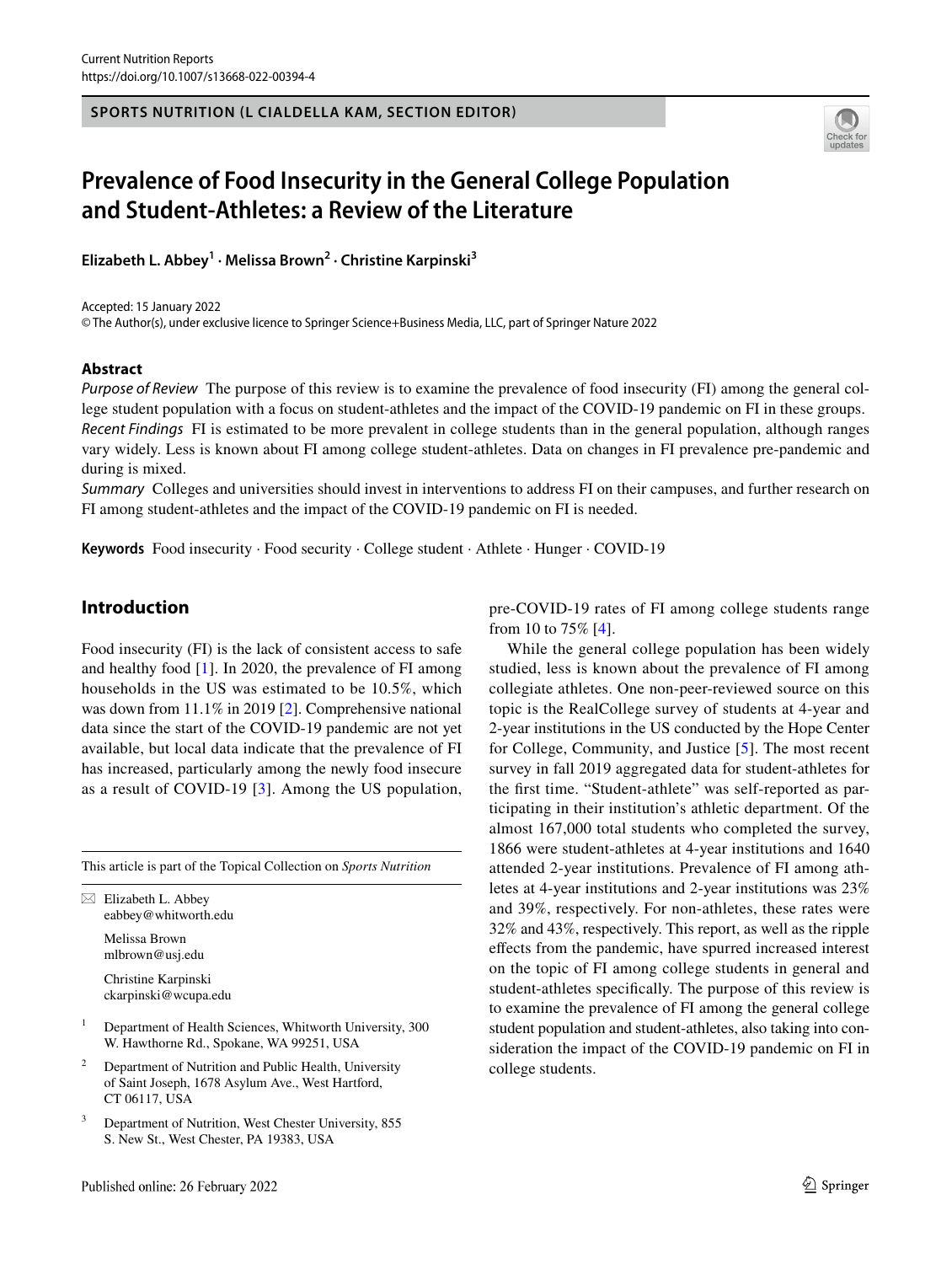#### **Search Strategy and Selection Criteria**

After conducting preliminary searches to identify key words, a systematic search of PubMed, SportDiscus, and Medline (using EBSCOhost Research Platform) was conducted, and all were screened for original, primary research articles published in the last 5 years since 2016. The search strategy was based on sensitivity and did not include terms related to comparators or outcomes in order to allow for the potential retrieval of a larger number of articles. The following search terms were used to search the databases with flters for human subject research and English language applied without restriction on study design: "food insecurity" and "food security" in combination with "college" or "athlete."

A defned set of eligibility criteria was constructed with the following inclusion criteria: a population of college students in the US, use of a validated tool for food security (FS), results that included a reported overall prevalence of FI, clear methodology that could confrm all inclusion criteria, and the article written in English. Exclusion criteria included not meeting the previous inclusion criteria and/or ambiguous methods that could not confrm all inclusion criteria.

Data were extracted independently by three researchers and included study objective, sample size, and population characteristics (gender, race/ethnicity, 4-year or 2-year institution, non-athlete or athlete status, undergraduate or graduate status, frst-generation college student, assessment tool utilized, time frame of assessment, study design, and results and outcomes). The results and outcomes data from each of the studies included an overall % FI, % low and very low FS when available, and factors associated with FI. Full data can be found in Tables [1](#page-3-0) and [2.](#page-17-0)

## **Results and Discussion**

Searches of the databases resulted in a total of 801 studies. After screening of the titles and abstracts and excluding review articles and duplicates, 62 articles remained. After a more careful screening of the full texts, 16 were excluded for not meeting the inclusion criteria. One additional publication became available during the preparation of this manuscript and was subsequently included in the data and discussion. Therefore, a total of 47 articles that met the inclusion criteria were analyzed and evaluated [\[6](#page-20-0)[–9](#page-20-1), [10•](#page-20-2)•, [11](#page-20-3)[–17,](#page-20-4) [18•](#page-20-5), [19,](#page-20-6) [20](#page-20-7)•, [21](#page-20-8)•, [22•](#page-20-9), [23–](#page-20-10)[28](#page-20-11), [29•](#page-20-12), [30–](#page-20-13)[37,](#page-21-0) [38](#page-21-1)••, [39](#page-21-2)[–52](#page-21-3)] (see Table [1\)](#page-3-0).

# **Study Characteristics**

Of the 47 studies, 44 were cross-sectional research [[6](#page-20-0)[–9,](#page-20-1) [10](#page-20-2)••, [11,](#page-20-3) [15–](#page-20-14)[17,](#page-20-4) [18•](#page-20-5), [19](#page-20-6), [20](#page-20-7)•, [21](#page-20-8)•, [22•](#page-20-9), [23](#page-20-10)[–28](#page-20-11), [29](#page-20-12)•, [30–](#page-20-13)[37,](#page-21-0) [38•](#page-21-1)•, [39](#page-21-2)[–52](#page-21-3)] and three were cohort design [\[12](#page-20-15), [13,](#page-20-16) [44\]](#page-21-4). Two

of the studies were performed at 2-year institutions [[25,](#page-20-17) [46\]](#page-21-5) with the other 45 at 4-year institutions  $[6-9, 10\bullet, 11-17,$  $[6-9, 10\bullet, 11-17,$  $[6-9, 10\bullet, 11-17,$  $[6-9, 10\bullet, 11-17,$  $[6-9, 10\bullet, 11-17,$  $[6-9, 10\bullet, 11-17,$ [18](#page-20-5)•, [19](#page-20-6), [20](#page-20-7)•, [21](#page-20-8)•, [22](#page-20-9)•, [23,](#page-20-10) [24](#page-20-18), [26](#page-20-19)[–28,](#page-20-11) [29](#page-20-12)•, [30–](#page-20-13)[37](#page-21-0), [38•](#page-21-1)•, [45](#page-21-6), [47–](#page-21-7)[52\]](#page-21-3). All but two of the studies were focused on the general college student population (non-athletes) while the other two were focused on student-athletes [\[10](#page-20-2)••, [38•](#page-21-1)•]. For the administration of the assessment tools, in 41 studies an online version was utilized  $[6, 8, 10, 11, 17, 18, 19, 20, 19]$  $[6, 8, 10, 11, 17, 18, 19, 20, 19]$  $[6, 8, 10, 11, 17, 18, 19, 20, 19]$  $[6, 8, 10, 11, 17, 18, 19, 20, 19]$  $[6, 8, 10, 11, 17, 18, 19, 20, 19]$  $[6, 8, 10, 11, 17, 18, 19, 20, 19]$  $[6, 8, 10, 11, 17, 18, 19, 20, 19]$  $[6, 8, 10, 11, 17, 18, 19, 20, 19]$  $[6, 8, 10, 11, 17, 18, 19, 20, 19]$  $[6, 8, 10, 11, 17, 18, 19, 20, 19]$  $[6, 8, 10, 11, 17, 18, 19, 20, 19]$  $[6, 8, 10, 11, 17, 18, 19, 20, 19]$ [21](#page-20-8)•, [22](#page-20-9)•, [23](#page-20-10)[–28,](#page-20-11) [29•](#page-20-12), [30–](#page-20-13)[37](#page-21-0), [39](#page-21-2)[–45,](#page-21-6) [49–](#page-21-8)[52](#page-21-3)], a paper version in two studies  $[9, 38 \bullet \bullet]$  $[9, 38 \bullet \bullet]$  $[9, 38 \bullet \bullet]$  $[9, 38 \bullet \bullet]$ , and both in one study [\[7](#page-20-21)]. There were three studies where the mode of administration was not stated [[46–](#page-21-5)[48\]](#page-21-9). In all but three studies [[13,](#page-20-16) [17](#page-20-4), [25\]](#page-20-17) some version of the USDA Economic Research Service's survey tool was used to assess FS [\[53](#page-21-10)]. The USDA has three validated surveys that categorize FS levels: the 18-item Household Food Security Survey Module (HFSSM), the 10-item Adult Food Security Survey Module (AFSSM), and the 6-item AFSSM Short Form. Within the HFSSM, there are specifc questions about FS status of children in the household, while these questions are omitted from the other two surveys. In the majority of the assessments, participants were queried about FS in the past 12 months [[6–](#page-20-0)[9](#page-20-1), [10•](#page-20-2)•, [12](#page-20-15), [14,](#page-20-22) [15](#page-20-14), [17,](#page-20-4) [18](#page-20-5)•, [19,](#page-20-6) [20](#page-20-7)•, [21](#page-20-8)•, [22](#page-20-9)•, [23](#page-20-10), [24,](#page-20-18) [26–](#page-20-19)[28,](#page-20-11) [29](#page-20-12)•, [30](#page-20-13)[–34,](#page-21-11) [37](#page-21-0), [39–](#page-21-2)[43,](#page-21-12) [45](#page-21-6), [46,](#page-21-5) [52\]](#page-21-3). In one, FS status was assessed over the past 9 months [\[35\]](#page-21-13), and in the remaining studies, FS status was assessed over the past 30 days [[11,](#page-20-3) [16](#page-20-23), [36](#page-21-14), [47](#page-21-7)[–51](#page-21-15)]. No time frame was specified in four studies [[13](#page-20-16), [25](#page-20-17), [38](#page-21-1)••, [44\]](#page-21-4). FS status was reported on a continuum from high FS to very low FS. A person is considered to have FI if they have "low" or "very low" FS.

#### **Food Insecurity Among the General College Student Population**

The overall prevalence of FI from all subjects combined in this current review reveals a much higher prevalence of FI in college students at  $32.2 \pm 12.9\%$  (range 9.9–72.9%) compared to the national household average in the USA in 2019 (10.5%) [[2\]](#page-19-1). The overall prevalence was obtained by the sum of all published prevalences from each of the studies included in the review, divided by the total of studies included in the review, and then multiplied by 100 to yield a percent. Breaking down the results from the current review, the prevalence of FI at 4-year institutions and 2-year institutions was  $32.7 \pm 12.9\%$  (range 9.9–72.9%) and  $37.8 \pm$ 20.1% (23.36–52%), respectively. These are in line with the results from the Hope Center survey (32% from 4-year institutions and 43% from 2-year institutions) [[5\]](#page-19-4). When comparing the results based on the assessment tool, it appears that the 6-item  $(35.3 \pm 11.7\%; \text{range } 9.9-48.0\%), 10\text{-item } (30.3)$  $\pm$  10.1%; range 9.9–48.0%), and 18-item (33.8  $\pm$  18.5%; range 15.0–52.0%) surveys all yielded similar results while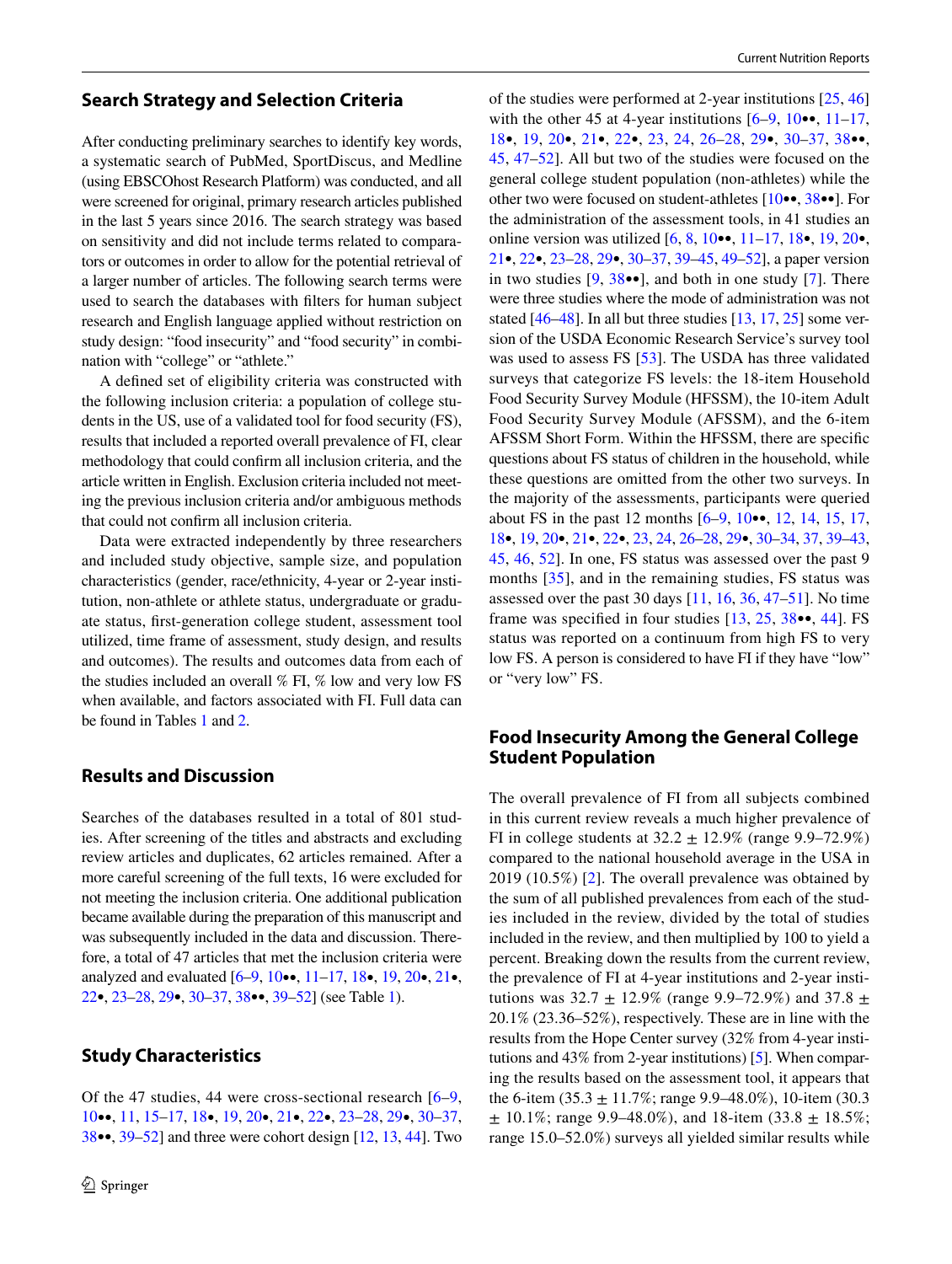| Reference           | <b>Study Objective</b>                                                                                   | Population                                                                                                                                                                                                           | Assessment                                                                                                                                                                                                    | Results                                                                                                                                                                                                                                                                                                                                                                                                                          |
|---------------------|----------------------------------------------------------------------------------------------------------|----------------------------------------------------------------------------------------------------------------------------------------------------------------------------------------------------------------------|---------------------------------------------------------------------------------------------------------------------------------------------------------------------------------------------------------------|----------------------------------------------------------------------------------------------------------------------------------------------------------------------------------------------------------------------------------------------------------------------------------------------------------------------------------------------------------------------------------------------------------------------------------|
| Adamovic et al. [6] | with<br>Determine prevalence of FI among<br>students, variables associated<br>FI, and possible solutions | large public university in the western<br>$=$ 339 students (70% female) at a<br><b>USA</b><br>z                                                                                                                      | Online survey including USDA 6-Item<br>AFSSM Short Form (Dec 2016-Feb<br>2017), demographic questions, and<br>question about possible solutions                                                               | required repayment more likely to be<br>54% FI in the last year (26% low FS;<br>Proposed solutions included on- and<br>Students receiving financial aid that<br>off-campus food assistance and<br>education initiatives<br>$28\%$ very low FS)<br>FI $(p<0.001)$                                                                                                                                                                 |
| Ames et al. [7]     | Security Survey Module for use with<br>Evaluate the USDA Adult Food<br>US college students               | $n = 478$ students (51.1% Caucasian) at<br>a public university in the Southern<br>USA                                                                                                                                | Online and in-person survey including<br>USDA 10-item AFSSM                                                                                                                                                   | 21.3% FI in the last year (9.6% low FS;<br>household food security, may lead to<br>inaccurate results in college students<br>survey, particularly questions on<br>Authors conclude that the 10-item<br>11.7% very low FS)                                                                                                                                                                                                        |
| Barry et al. [8]    | Relationship between FI and screening<br>positive for an eating disorder                                 | Midwestern US; oversampling from<br>1st-generation college students, and<br>students from low SES households<br>$n = 804$ students (50% female) at<br>a large, public university in the<br>racial/ethnic minorities, | 10-item AFSSM and 5-item SCOFF<br>Online survey including USDA<br>questionnaire                                                                                                                               | Males (37.5%) had higher prevalence of<br>Positive SCOFF screen associated with<br>0.007), and very low FS (PR = $2.83$ ;<br>$p = 0.001$ ), low FS (PR = 1.72; $p =$<br>29.0% screened positive for an eating<br>marginal food security (PR = $1.83$ ;<br>35.1% FI in the last year (16.3% low<br>FS; 18.8% very low FS)<br>FI than females<br>p < 0.0001<br>disorder                                                            |
| Becerra et al. [9]  | Assess the role of FI and other social<br>of<br>determinants on mental health<br>college students        | Hispanic (67.9%) and 1st-generation<br>$n = 302$ undergrad students (63.0%<br>female) from a mid-sized, public<br>institution in the USA; majority<br>commuters                                                      | 6-Item AFSSM Short Form, questions<br>distress (Kessler-6 scale), and other<br>Hard copy survey including USDA<br>measuring self-perceived mental<br>health status and psychological<br>demographic questions | psychological distress (OR = $3.645$ , $p$<br>< 0.05) and average to very poor self-<br>perceived mental health status ( $OR =$<br>Among FI, higher odds of reported<br>2.687, $p < 0.05$ ) compared to FS<br>37.5% FI in the last year                                                                                                                                                                                          |
|                     | Brown et al. (in press) [10 <sup>o</sup> ] Prevalence of FI in NCAA D3 athletes                          | schools across the USA representing<br>$n = 787$ NCAA D3 collegiate athletes<br>(64.4% female; 81.5% white) from<br>19 sports                                                                                        | 5 questions from the USDA 6-Item<br>2020), 17 questions about FI in the<br>Online descriptive survey including<br>context of college athletics, and<br>AFSSM Short Form (Jan-Feb<br>demographic questions     | Hispanic (18.3%), Black (31.0%), and<br>FI among self-identified white (13.3%),<br>$(11.5\%$ vs. 29.9%), Pell grant $(11.1\%$<br>Self-reported negative impact of FI on<br>FI for those with/without a meal plan<br>experience of FI (11.5% vs. 52.5%)<br>academic and athletic performance<br>vs. 26.5%), 1st-generation college<br>$(11.3\%$ vs. $27.2\%)$ , and previous<br>14.7% were FI in the last year<br>Asian $(8.5\%)$ |

<span id="page-3-0"></span>Table 1 Summary of research studies on food insecurity in college students **Table 1** Summary of research studies on food insecurity in college students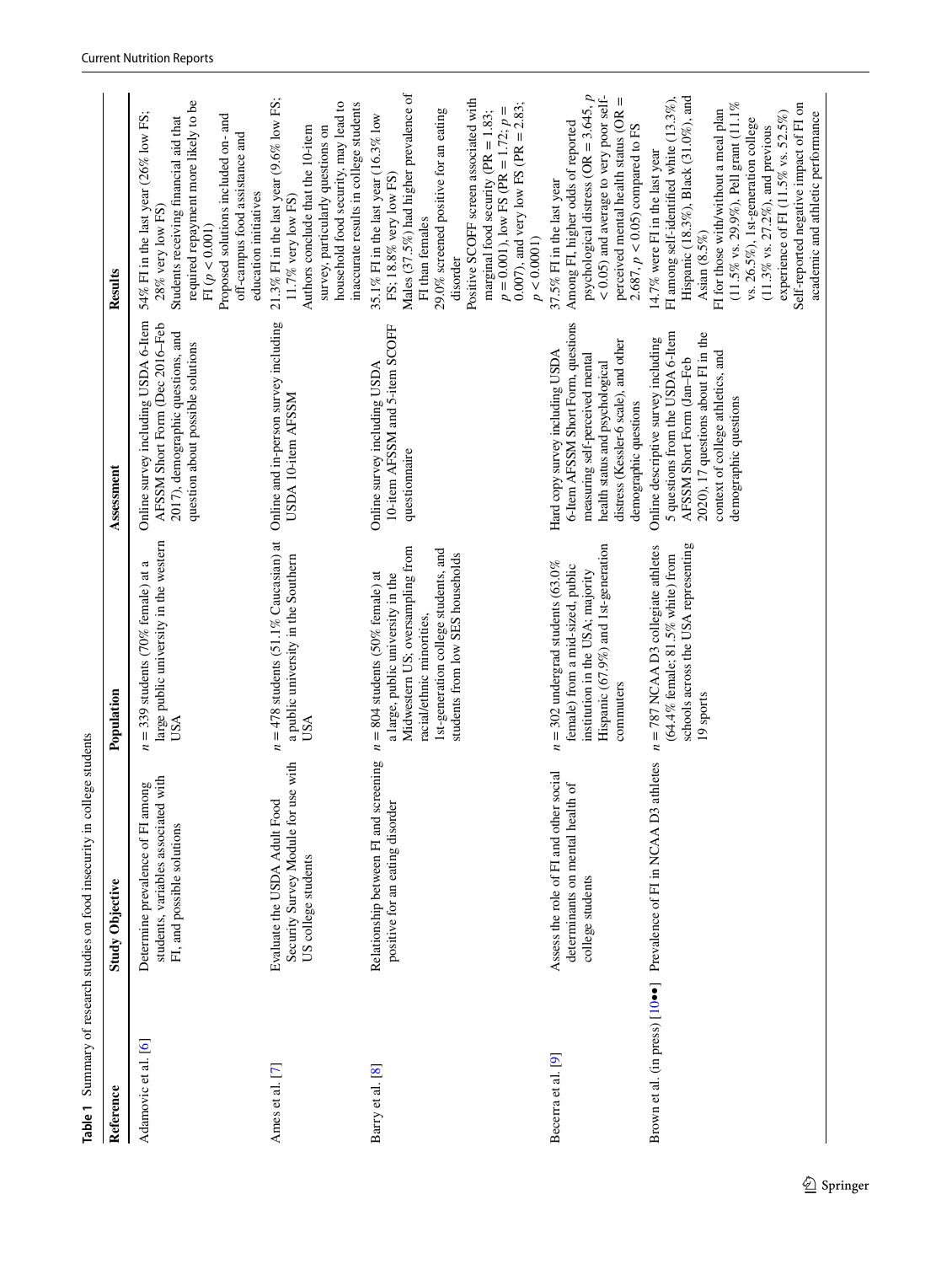| Table 1 (continued)<br>Reference | <b>Study Objective</b>                                                                                                                                | Population                                                                                                                                | Assessment                                                                                                                                                                                                                                                                                                 | Results                                                                                                                                                                                                                                                                                                                                                                                                                                                                                                                                                                                                                                                                                                                                                                     |
|----------------------------------|-------------------------------------------------------------------------------------------------------------------------------------------------------|-------------------------------------------------------------------------------------------------------------------------------------------|------------------------------------------------------------------------------------------------------------------------------------------------------------------------------------------------------------------------------------------------------------------------------------------------------------|-----------------------------------------------------------------------------------------------------------------------------------------------------------------------------------------------------------------------------------------------------------------------------------------------------------------------------------------------------------------------------------------------------------------------------------------------------------------------------------------------------------------------------------------------------------------------------------------------------------------------------------------------------------------------------------------------------------------------------------------------------------------------------|
| Bruening et al. [11]             | Prevalence of FI and associations with<br>health outcomes among 1st-year<br>college students                                                          | female) attending a large university<br>in the Southwestern USA living on<br>$n = 209$ 1st-year students (62%<br>campus                   | 18-Item HFSSM and 2-item Hunger<br>demographics, dietary, and physical<br>Vital Sign Tool; and questions on<br>FI questions adapted from USDA<br>128-item online survey including<br>activity behaviors, and social-<br>environmental health                                                               | depression compared to $non-FI$ (OR $=$<br>in the past month and 37% in the past<br>32% reported inconsistent food access<br>off-campus eating habits as healthy,<br>eating breakfast, consuming home-<br>and receiving food from parents $(p$<br>Students with FI had higher odds of<br>Students with FI had lower odds of<br>cooked meals, perceiving their<br>$2.97; 95\%$ CI = 1.58, 5.60)<br>3 months<br>(0.05)                                                                                                                                                                                                                                                                                                                                                        |
| Bruening et al. [12]             | behaviors and outcomes among 1st-<br>Associations between FI and health<br>year college students                                                      | Southwestern USA living on campus<br>female; 51% white) in SPARC study<br>$= 1118$ 1st-year students (65%<br>at a large university in the | month; 26-item DSQ to assess eating<br>modified to ask about FI in the past 1<br>Online survey (2015-2016) including<br>assessment; questions about mental<br>USDA 6-Item AFSSM Short Form<br>behaviors; questions about alcohol<br>health and depression; and<br>intake; Godin-Shepard PA<br>demographics | (35% in fall, 36% in spring) compared<br>meal consumption (OR = $0.55$ , $99\%$ CI<br>$CI = 1.16, 2.46$ ) and depressed mood<br>$= 0.36, 0.86$ , healthy eating habits on<br>habits on campus (OR = $0.66$ , 99% CI<br>FI not related to any health behaviors/<br>FI inversely associated with concurrent<br>campus (OR = $0.68$ , 99% CI = $0.46$ ,<br>FI higher at the end of each semester<br>99% CI = 0.46, 0.99), daily evening<br>expressing stress (OR = 1.69, 99%<br>breakfast consumption (OR = $0.67$ ,<br>FI positively related to likelihood of<br>to baseline at the beginning of the<br>$(OR = 1.98, 99\% CI = 1.34, 2.91)$<br>1.00), and healthy physical activity<br>outcomes at future time points<br>compared to baseline<br>$= 0.44, 1.00$<br>year (28%) |
| Christensen et al. [13]          | disorder pathology among college<br>Ōΰ<br>Association between FI and eatin<br>students before and during the<br>beginning of the COVID-19<br>pandemic | 84.1% white) from a large university<br>$=$ 579 students (76.3% female;<br>in the Midwestern USA<br>$\boldsymbol{z}$                      | samples (Dec. 9, 2019-Mar. 5, 2020<br>Eating Disorder Diagnostic Scale<br>Clinical Impairment Assessment;<br>5; and demographics sent to two<br>Online survey including 8-item<br>Radimer/Cornell FI measure;<br>and Apr. 13-27, 2020)                                                                     | beginning of the COVID-19 pandemic<br>diagnoses (47.6% vs. 31.1%, $p < 0.01$ ,<br>non-Hispanics and Blacks more likely<br>No difference in FI before or during the<br>Hispanics more likely to report FI than<br>to report FI than other racial groups<br>higher prevalence of eating disorder<br>Greater frequency of eating disorder<br>pathology among students with FI<br>compared to non-FI, specifically<br>$NNT = 6.06$<br>52.8% FI                                                                                                                                                                                                                                                                                                                                  |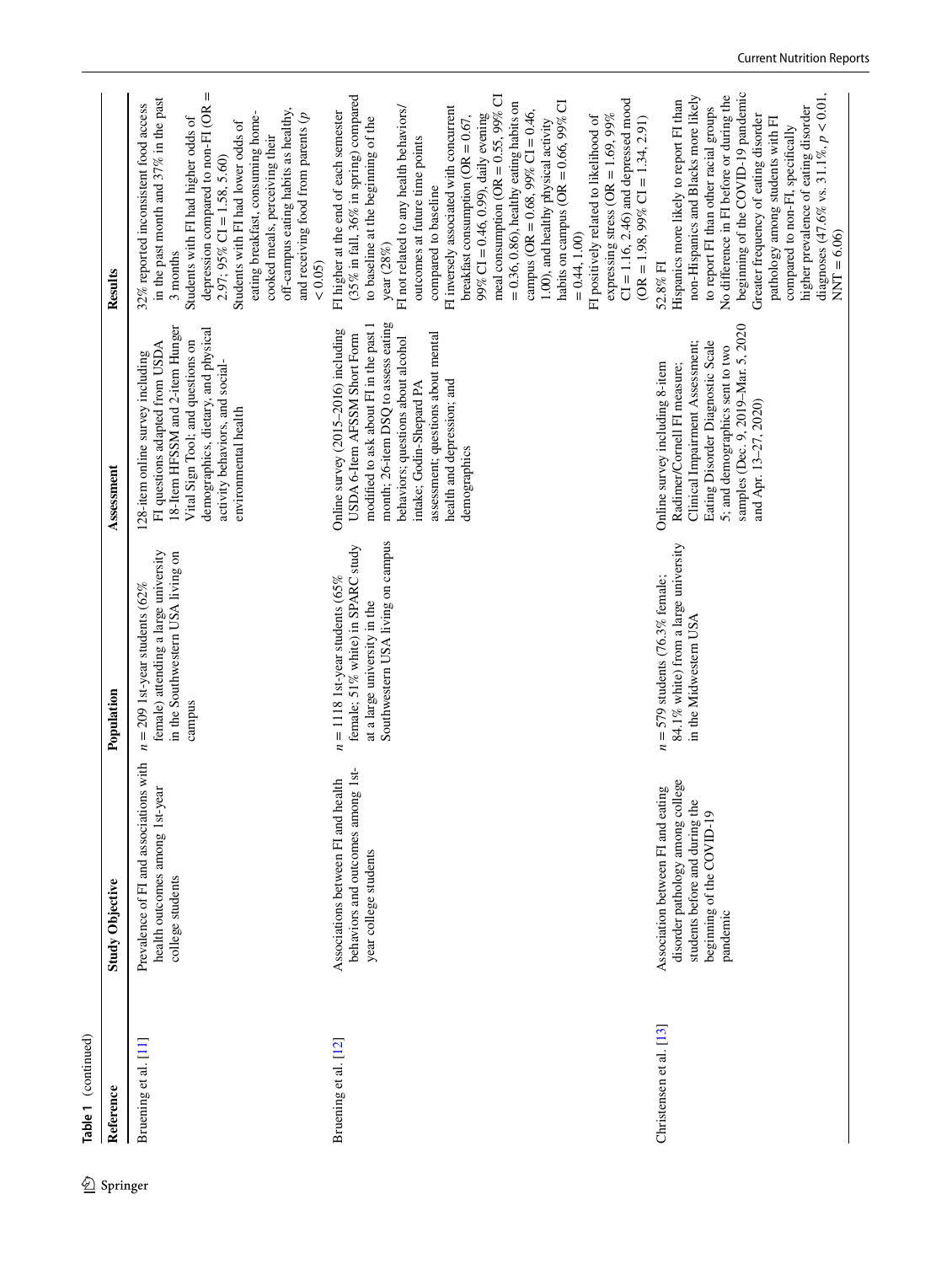| Table 1 (continued)           |                                                                                                                                                  |                                                                                                                                                                   |                                                                                                                                                                                 |                                                                                                                                                                                                                                                                                                                                                                                                                                                                               |
|-------------------------------|--------------------------------------------------------------------------------------------------------------------------------------------------|-------------------------------------------------------------------------------------------------------------------------------------------------------------------|---------------------------------------------------------------------------------------------------------------------------------------------------------------------------------|-------------------------------------------------------------------------------------------------------------------------------------------------------------------------------------------------------------------------------------------------------------------------------------------------------------------------------------------------------------------------------------------------------------------------------------------------------------------------------|
| Reference                     | <b>Study Objective</b>                                                                                                                           | Population                                                                                                                                                        | Assessment                                                                                                                                                                      | Results                                                                                                                                                                                                                                                                                                                                                                                                                                                                       |
| Cockerham et al. [14]         | resources, and 1st-generation college<br>to social support, GPA, financial<br>Prevalence of FI and relationship<br>status among nursing students | generation) at a public university in<br>students (87.3% female; 41.8% 1st-<br>= 55 full-time undergrad nursing<br>the USA<br>z                                   | 6-Item AFSSM Short Form; 12-item<br>MSPSS; and questions related<br>Online survey including USDA<br>to finances, academics, and<br>demographics                                 | 60% FI in the last year (34.5% very low<br>Low FI correlated with less social<br>Higher FI among 1st-generation<br>FI had lower GPAs $(p < 0.05)$<br>students ( $p < 0.01$ )<br>support $(p < 0.01)$<br>FS)                                                                                                                                                                                                                                                                   |
| Cuy et al. $[15]$             | financial prioritization and nutrition<br>students considering students'<br>Prevalence of FI among college<br>literacy                           | students (78% non-Hispanic white)<br>at a mid-sized private Catholic<br>$n = 560$ undergrad and graduate<br>university in the USA                                 | Online survey including USDA 6-Item<br>Signs Food Label Instrument; and<br>AFSSM Short Form; New Vital<br>demographic questions                                                 | and nutrition literacy ( $\chi = 13.9$ , $p =$<br>36.7% FI in the last year (25.4% low<br>Significant correlation between FS<br>FS; 11.3% very low FS)<br>0.001                                                                                                                                                                                                                                                                                                               |
| Davitt et al. [16]            | Prevalence of FI during the beginning<br>of the COVID-19 pandemic                                                                                | Midwestern public university in the<br>students (61% female; 82% non-<br>$= 1434$ undergrad and graduate<br>Hispanic white) at a large<br>USA<br>$\boldsymbol{z}$ | Online survey including USDA 6-Item<br>screener; questions about eating and<br>AFSSM Short Form; 10-item food<br>cooking habits; and demographic<br>questions (Apr 26-30, 2020) | closure, undergrad status, international<br>cooking self-efficacy, stress, and more<br>status, being married, receiving financial<br>reported poorer health status, lower<br>ethnicity, living on their own, same<br>Factors related to FI were non-white<br>take-out or fast food consumption<br>living situation as before campus<br>aid, having higher BMIs, self-<br>17% FI in the last 30 days                                                                           |
| Duke et al. [17]              | Prevalence of FI among HBCU<br>students                                                                                                          | students (80.6% female; 91.2% non-<br>Hispanic Black/African American)<br>at 4 HBCUs in the Southeastern<br>$n = 351$ undergrad and graduate<br>USA               | Online survey including: 2-item<br>Hunger Vital Sign Tool and<br>demographics                                                                                                   | Compared to first-year students, seniors<br>would run out before getting enough<br>were more likely to worry that food<br>Similar rates of FI regardless of meal<br>money to buy more $(p < 0.01)$<br>72.9% FI in the last year<br>plan status                                                                                                                                                                                                                                |
| El Zein et al. $[18 \bullet]$ | pantry awareness, use, and perceived<br>Relationship between FI and food<br>barriers to use                                                      | $(74.3\%$ female; $77.6\%$ white) at large<br>= 899 undergrad and grad students<br>university in Southeastern USA<br>$\boldsymbol{z}$                             | USDA 10-item AFSSM; questions<br>Online survey (Oct 2017) including<br>about food pantry awareness; and<br>demographics                                                         | groups: international students $(37.6\%, p$<br>who use the pantry use it as their sole<br>32% FI in the last year (15.4% low FS;<br>= 0.006), undergrads $(34\%, p = 0.01)$ ,<br>FI more prevalent among the following<br>and Pell grant recipients (50.2%, $p <$<br>Black students (61.7%, $p < 0.0001$ ),<br>the food pantry; 36.4% of students<br>pantry; 38.5% of FI students used<br>70% of students are aware of food<br>16.1% very low FS)<br>source of food<br>0.0001 |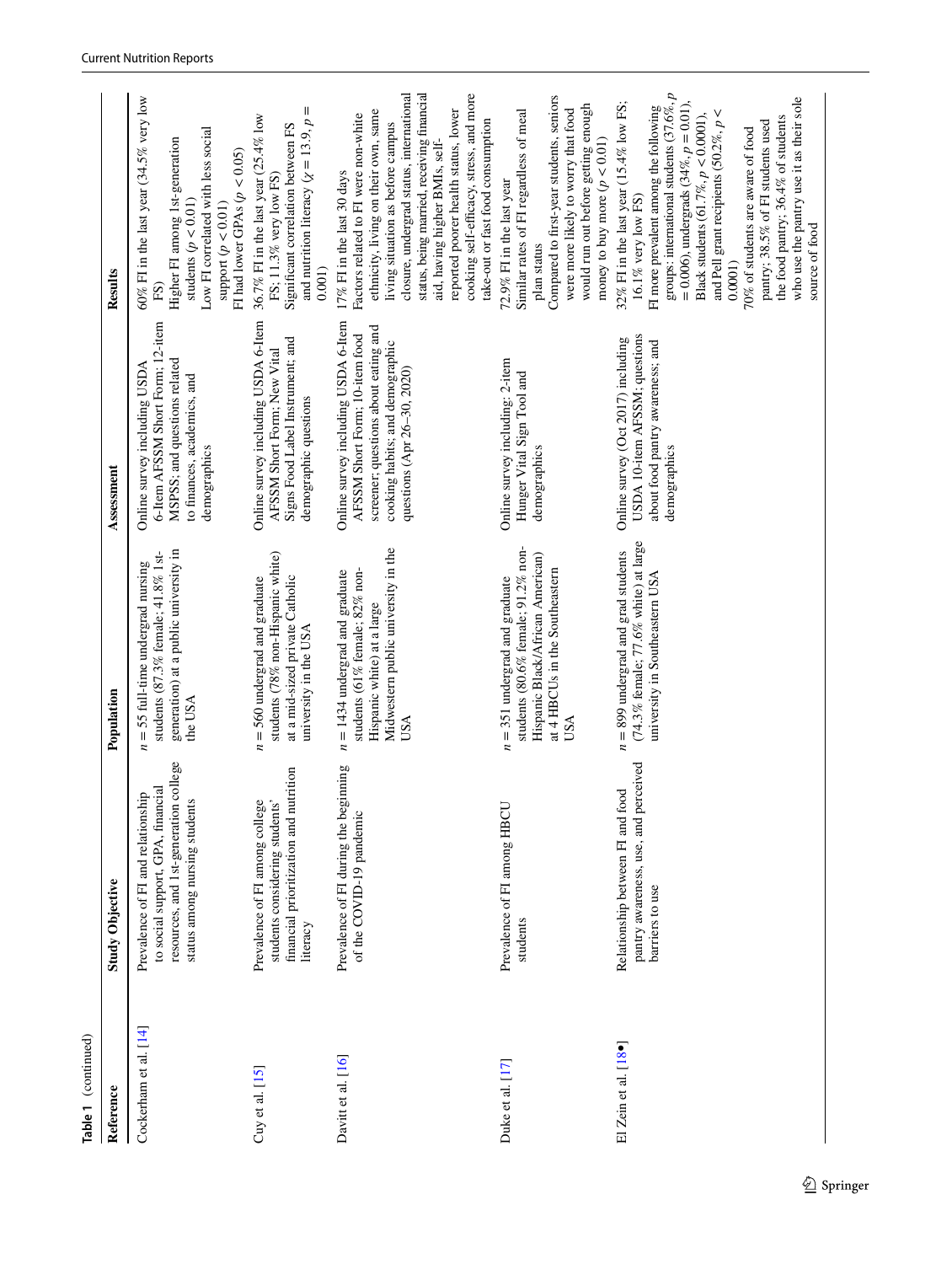| 丝        | Table 1 (continued)           |                                                                                                                              |                                                                                                                                                                        |                                                                                                                                                                                                                                                                      |                                                                                                                                                                                                                                                                                                                                                                                                                                                                                                                                                                                                                                                                                                                                                                          |
|----------|-------------------------------|------------------------------------------------------------------------------------------------------------------------------|------------------------------------------------------------------------------------------------------------------------------------------------------------------------|----------------------------------------------------------------------------------------------------------------------------------------------------------------------------------------------------------------------------------------------------------------------|--------------------------------------------------------------------------------------------------------------------------------------------------------------------------------------------------------------------------------------------------------------------------------------------------------------------------------------------------------------------------------------------------------------------------------------------------------------------------------------------------------------------------------------------------------------------------------------------------------------------------------------------------------------------------------------------------------------------------------------------------------------------------|
| Springer | Reference                     | <b>Study Objective</b>                                                                                                       | Population                                                                                                                                                             | Assessment                                                                                                                                                                                                                                                           | Results                                                                                                                                                                                                                                                                                                                                                                                                                                                                                                                                                                                                                                                                                                                                                                  |
|          | El Zein et al. $[19]$         | sociodemographic, health, academic,<br>and food pantry correlates among<br>1st-year college students<br>Prevalence of FI and | female; 62.4% non-Hispanic white)<br>participating in the Get FRUVED<br>$n = 855$ 1st-year students (68.8%<br>from 8 universities in the USA<br>study                  | Stress Scale; EAT-26; and questions<br>10-item AFSSM; Pittsburgh Sleep<br>In-person anthropometrics collected<br>Quality Index; Cohen's Perceived<br>about food pantry awareness and<br>Online survey including USDA<br>(Fall 2015-Spring 2016)<br>sociodemographics | GPA < $3.0$ (OR = $1.91$ , $95\%$ CI: $1.19$ ,<br>high stress (OR = $4.65$ , $95\%$ CI: 2.66,<br>$(OR = 2.49, 95\%$ CI: 1.20, 4.90), and<br>grant recipients ( $p < 0.001$ ); parental<br>$< 0.001$ ); and students with no meal<br>FI at higher risk for poor sleep quality<br>19% Fl in the last year $(12\%$ low FS;<br>education of high school or less ( $p$<br>8.11), disordered eating behaviors<br>56.4% of students are aware of food<br>campus students $(p = 0.001)$ ; Pell<br>pantry; 22.2% of students with FI<br>Hispanic/Latino $(p < 0.001)$ ; off-<br>$(OR = 2.32, 95\% \text{ CI: } 1.43, 3.76)$<br>minorities, specifically Black or<br>FI more prevalent among racial<br>endorsed using food pantry<br>$plan (p = 0.001)$<br>7% very low FS)<br>3.07 |
|          | El Zein et al. $[20 \bullet]$ | and obesity among college students<br>Sex-specific associations between FI                                                   | female; 47.8% non-Hispanic white)<br>participating in the Get FRUVED<br>$= 683$ 2nd-year students (69.2%)<br>from 8 universities in the USA<br>study<br>$\overline{a}$ | Dietary Screener Questionnaire; and<br>In-person anthropometrics (April<br>10-item AFSSM; NCI 26-item<br>Online survey including USDA<br>sociodemographics<br>2017)                                                                                                  | 1.55, 6.46) and FI 5.13 (95% CI: 2.63,<br>marginal food security 3.16 (95% CI:<br>intake of added sugars and obesity $(p)$<br>$= 0.001$ ) than students who were FS<br>of fruits and vegetables and higher<br>Students with FI and meal plans had<br>25.4% FI in the last year (14.3% low<br>higher rates of obesity and added<br>of obesity compared to high FS:<br>Students with FI had lower intake<br>FI associated with increased odds<br>sugar intake $(p < 0.001)$ than FI<br>students with meal plans<br>FS; 11.1% very low FS)<br>10.00                                                                                                                                                                                                                         |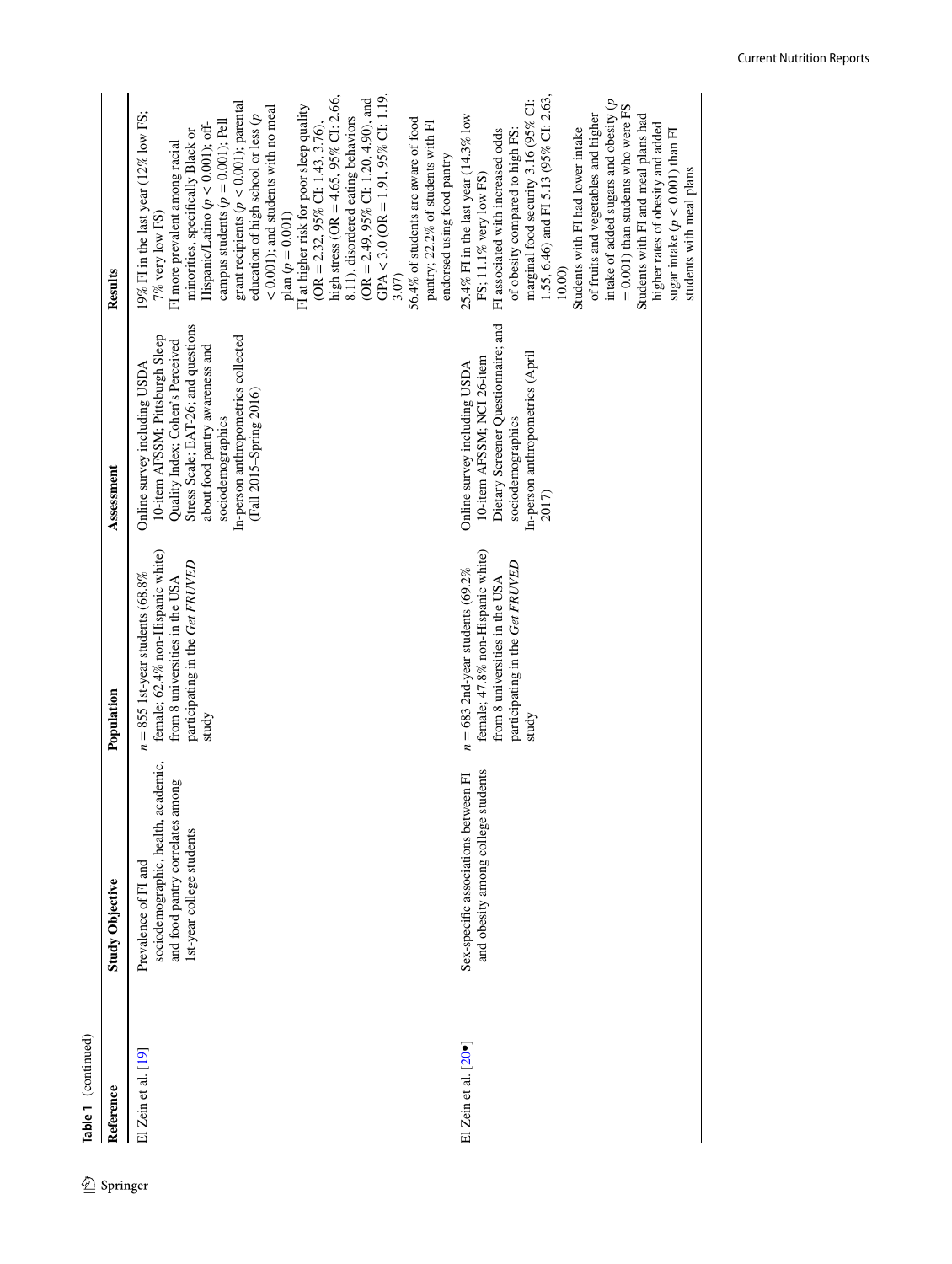| Table 1 (continued)                |                                                                                                                                                                         |                                                                                                             |                                                                                                                                                                                                                                        |                                                                                                                                                                                                                                                                                                                                                                                                                                                                                                                                                                                                                                                                                                                           |
|------------------------------------|-------------------------------------------------------------------------------------------------------------------------------------------------------------------------|-------------------------------------------------------------------------------------------------------------|----------------------------------------------------------------------------------------------------------------------------------------------------------------------------------------------------------------------------------------|---------------------------------------------------------------------------------------------------------------------------------------------------------------------------------------------------------------------------------------------------------------------------------------------------------------------------------------------------------------------------------------------------------------------------------------------------------------------------------------------------------------------------------------------------------------------------------------------------------------------------------------------------------------------------------------------------------------------------|
| Reference                          | <b>Study Objective</b>                                                                                                                                                  | Population                                                                                                  | Assessment                                                                                                                                                                                                                             | Results                                                                                                                                                                                                                                                                                                                                                                                                                                                                                                                                                                                                                                                                                                                   |
| Hagedorn et al. [21 ·              | Determine the association between FI<br>coping strategies, and academic<br>status and money expenditures,<br>performance among a regional<br>sample of college students | $n = 13,642$ students (76.1% female;<br>75.1% white) at 10 public<br>universities                           | scale (APS); and socioeconomic and<br>(CSS); 4- item academic progress<br>money expenditure scale (MES);<br>USDA 10-item AFSSM; 8-item<br>29-item coping strategies scale<br>73-item online survey including<br>health characteristics | $CSS (OR = 1.19; 95\% CI: 1.18, 1.21),$<br>MES (OR = $1.47$ ; 95% CI: 1.40, 1.55),<br>remained significant predictors of FS<br>30.5% FI in the last year (range among<br>FI students were more likely to display<br>high money expenditures and coping<br>and APS (OR = $0.95$ ; $95\%$ CI: 0.91,<br>0.99) scores remained significant<br>GPA, academic year, health, race/<br>frequency, and health insurance<br>ethnicity, financial aid, cooking<br>schools 22.4-51.8%)<br>predictors of FI<br>mechanisms                                                                                                                                                                                                              |
| Hagedorn et al. [22 <sup>.</sup> ] | physical health issues among college<br>sleep<br>and<br>Assess relationship between FI,<br>quality, and days with mental<br>students                                    | 83.5% white) enrolled at one of 22<br>$= 17,686$ students (74.8% female;<br>participating universities<br>z | 122-question online survey including<br>USDA 10-item AFSSM; 19-item<br>PSQI; and 3 items from Healthy<br>Days Core Module                                                                                                              | < 0.0001) health as well as days when<br>from completing daily activities ( $p <$<br>1.03), and days when poor mental or<br>physical health prevented them from<br>mental ( $p < 0.0001$ ) and physical ( $p$<br>FI had higher adjusted odds of having<br>physical health (AOR: 1.01; 95% CI<br>poor sleep quality (AOR: 1.13; 95%<br>FI had higher PSQI scores indicating<br>and physical health prevented them<br>1.01, 1.02), days with poor mental<br>completing daily activities (AOR:<br>poorer sleep quality ( $p < 0.0001$ )<br>health (AOR: 1.03; 95% CI 1.02,<br>FI reported more days with poor<br>CI 1.12, 1.14), days with poor<br>1.03; 95% CI 1.02, 1.04)<br>43.4% FI in the last year<br>0.0001<br>mental |
| Keogh et al. [23]                  | t deaf<br>and demographic characteristics<br>Investigate whether peer support<br>predicted food security among<br>college students                                      | = 166 college students who are deaf<br>(52% women; 54% people of color)<br>z                                | related items from HINTS-ASL; and<br>USDA 6-item AFSSM; 3 health-<br>questions about peer support and<br>Bilingual online survey including<br>socioeconomics                                                                           | who never received peer support were<br>$(AOR = 16.325, 95\%$ CI: 1.8, 146.1)<br>always receiving peer support, those<br>16.3 x more likely to experience FI<br>38.3% FI in the last year (26.4% low<br>Compared to people who reported<br>FS: 12.9% very low FS)                                                                                                                                                                                                                                                                                                                                                                                                                                                         |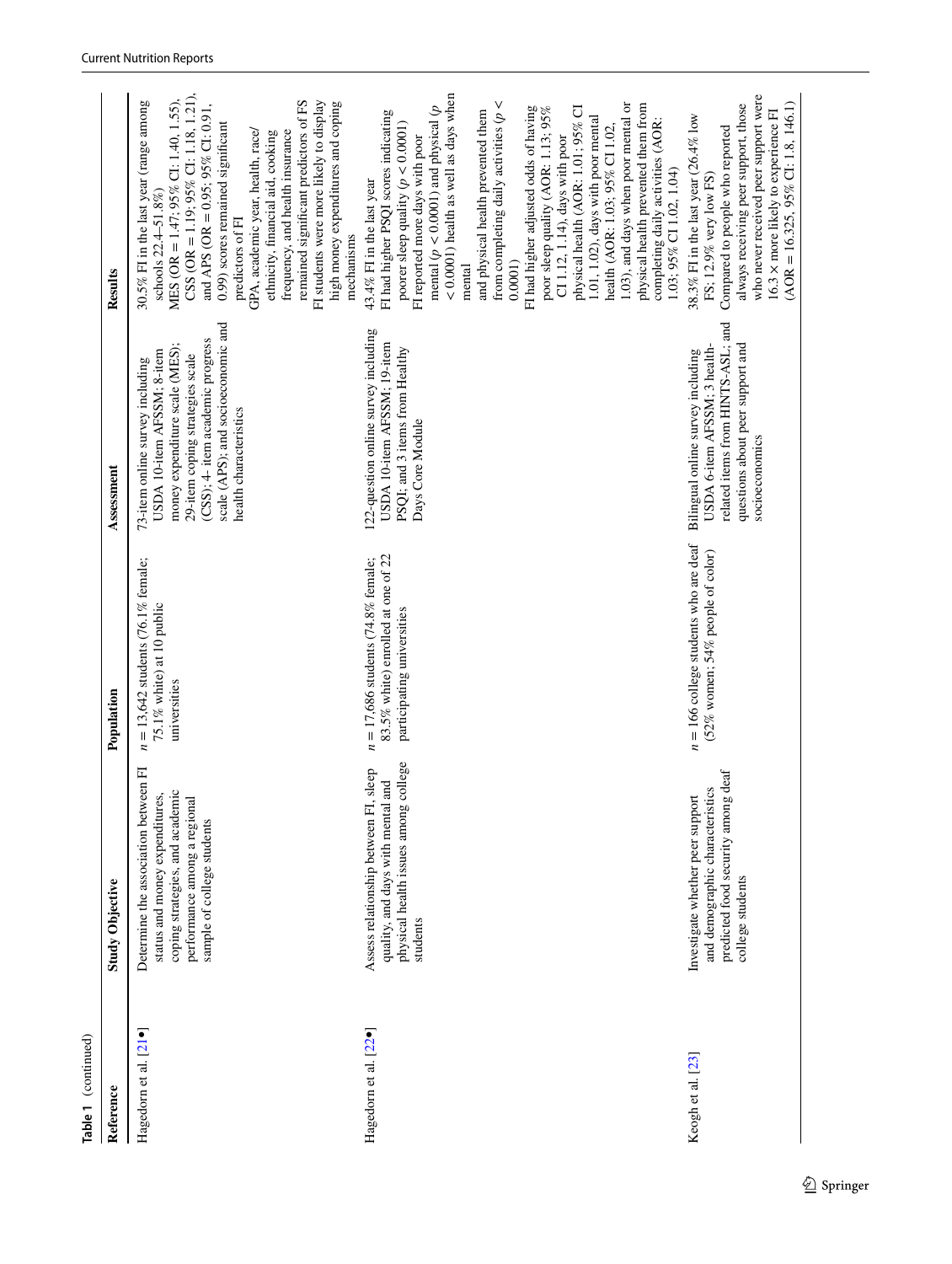| 丝        | Table 1 (continued) |                                                                                                                                                                                                                      |                                                                                                                                                                                                                                          |                                                                                                                                                                                               |                                                                                                                                                                                                                                                                                                                                                                                                                                                                                                                                                                                                                                                                                                                                           |
|----------|---------------------|----------------------------------------------------------------------------------------------------------------------------------------------------------------------------------------------------------------------|------------------------------------------------------------------------------------------------------------------------------------------------------------------------------------------------------------------------------------------|-----------------------------------------------------------------------------------------------------------------------------------------------------------------------------------------------|-------------------------------------------------------------------------------------------------------------------------------------------------------------------------------------------------------------------------------------------------------------------------------------------------------------------------------------------------------------------------------------------------------------------------------------------------------------------------------------------------------------------------------------------------------------------------------------------------------------------------------------------------------------------------------------------------------------------------------------------|
| Springer | Reference           | <b>Study Objective</b>                                                                                                                                                                                               | Population                                                                                                                                                                                                                               | Assessment                                                                                                                                                                                    | Results                                                                                                                                                                                                                                                                                                                                                                                                                                                                                                                                                                                                                                                                                                                                   |
|          | Knol et al. [24]    | status and cooking self-efficacy and<br>food preparation behaviors among<br>Investigate relationships between FI<br>college students                                                                                 | female; 83.4% non-Hispanic white)<br>$n = 368$ undergrad students (70.4%)<br>living off campus at Univ of<br>Alabama                                                                                                                     | preparation behaviors, food security<br>about cooking self-efficacy, food<br>10-item AFSSM; and questions<br>status, financial resources, and<br>Online survey including USDA<br>demographics | FI had higher cooking self-efficacy than<br>often than males ( $p < 0.001$ ) and those<br>of financial aid debt reported engaging<br>Females and participants with $<$ \$1000<br>Very low FI reported engaging in food<br>preparation behaviors less often than<br>participants who had low $(p = 0.02)$<br>with $\geq$ \$10,000 financial aid debt ( <i>p</i><br>FS ( $p = 0.001$ ), marginally FS ( $p =$<br>in food preparation behaviors more<br>0.005), and low FS ( $p = 0.03$ )<br>and very low FS $(p = 0.001)$<br>38.3% FI in the last year<br>$= 0.02$                                                                                                                                                                          |
|          | Laska et al. [25]   | health<br>largest relevant health surveillance<br>post-secondary students screening<br>the<br>disparities among 2- and 4-year<br>Assess sociodemographic and<br>positive for FI, using one of<br>databases available | $n = 13,720$ students (66% female; 77% Online survey including 2-item<br>secondary institutions (pooled data<br>2-year and 4-year Minnesota post-<br>non-Hispanic white) participating<br>in state-based surveillance of 27<br>2015-2018 | YRBS items; and demographic,<br>personal, and economic factors<br>Hunger Vital Sign Tool; BMI;                                                                                                | routine medical exam and more likely<br>fast food compared to FS ( $p < 0.001$ )<br>categorization, parent education, and<br>BMI ≥ 30, less physical activity, and<br>FI were less likely to have had a recent<br>tobacco and marijuana and to binge<br>resiliency, and lower GPAs than FS<br>to have diagnosed depression, poor<br>more SSB, breakfast skipping, and<br>FI were more likely than FS to have<br>FI were more likely than FS to use<br>Observed disparities in positive FI<br>FI reported having less supportive<br>screens by gender, racial/ethnic<br>mental health, more stress, and<br>relationships, lower perceived<br>23.6% screened positive for FI<br>level in school $(p < 0.05)$<br>insufficient sleep<br>drink |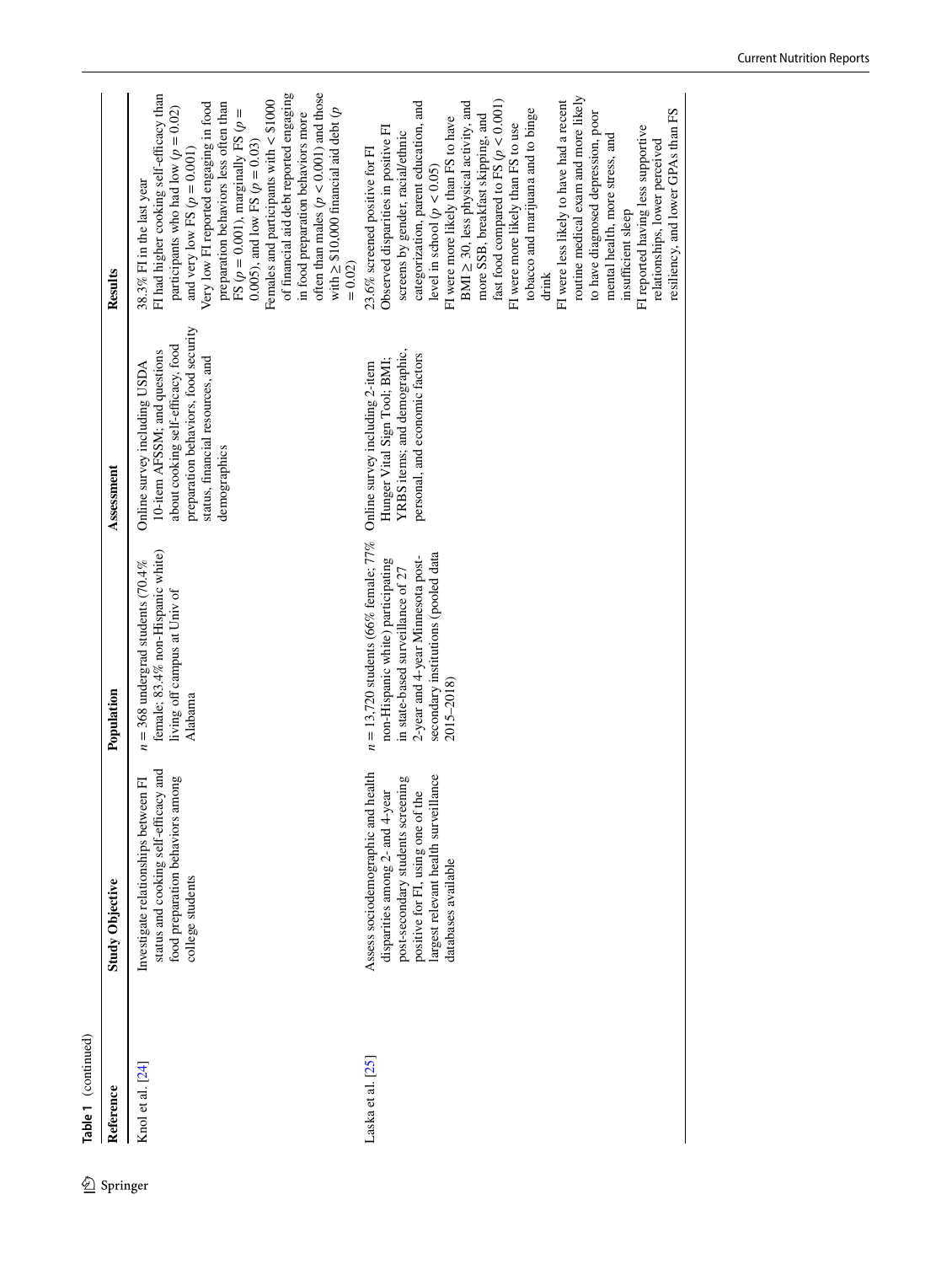| Reference            | <b>Study Objective</b>                                                                                                                         | Population                                                                                                                           | Assessment                                                                                                                                                                                                                                                                                  | Results                                                                                                                                                                                                                                                                                                                                                                                                                                                                                                                                                                                                                                                                                                                                                     |
|----------------------|------------------------------------------------------------------------------------------------------------------------------------------------|--------------------------------------------------------------------------------------------------------------------------------------|---------------------------------------------------------------------------------------------------------------------------------------------------------------------------------------------------------------------------------------------------------------------------------------------|-------------------------------------------------------------------------------------------------------------------------------------------------------------------------------------------------------------------------------------------------------------------------------------------------------------------------------------------------------------------------------------------------------------------------------------------------------------------------------------------------------------------------------------------------------------------------------------------------------------------------------------------------------------------------------------------------------------------------------------------------------------|
| Leung et al. [26]    | Examine differences in dietary intake,<br>BMI<br>food and cooking agency, and<br>by FS status                                                  | female; 71.6% non-white) at a large,<br>$n = 754$ college students (52.3%)<br>public Midwestern university                           | CAFPAS (cooking agency); and<br>Dietary Screener Questionnaire;<br>10-item AFSSM; NCI 26-item<br>Online survey including USDA<br>BMI                                                                                                                                                        | associated with lower CAFPAS scores<br>BMI for very low FI was 2.6 higher (SE<br>race/ethnicity or multiracial students;<br>1st-generation college, and financial<br>Hispanic Black, Hispanic, and other<br>31.1% FI in the last year (15.8% low<br>FI was higher among females; non-<br>Low and very low FS were also<br>$\pm$ 0.5; $p < 0.001$ ) than FS<br>FS; 15.3% very low FS)<br>aid recipients                                                                                                                                                                                                                                                                                                                                                      |
| Leung et al. [27]    | college students' health and academic<br>financial, and housing insecurities on<br>Examine cumulative burden of food,<br>performance           | $n = 793$ college students (50% female;<br>43% non-white) at a large, public<br>Midwestern university                                | screener; Patient Health Questionnaire-<br>Online survey including USDA 10-item<br>AFSSM; Community College Survey<br>questions about general health, GPA,<br>health); 2-item housing insecurity<br>of Student Engagement (financial<br>4 (anxiety and depression); and<br>and demographics | depression, fair/poor health, and lower<br>insecurity, or housing insecurity were<br>33.6% FI, 40.3% housing insecure, and<br>17.4% financially insecure in the last<br>needs insecurities were food and FI<br>(0.69), food and housing insecurity<br>more likely to have anxiety and/or<br>(0.60), and financial and housing<br>The correlations between the basic<br>Students experiencing FI, financial<br>mean GPA than FS counterparts<br>insecurity (0.58)<br>year                                                                                                                                                                                                                                                                                    |
| Marshall et al. [28] | access<br>behaviors, and associations between<br>FS status and well-being in a dental<br>Describe prevalence of FI, food<br>student population | $n = 81$ students (60% female; 81.5%<br>Dentistry at the University of Iowa<br>white) enrolled in the College of<br>in the fall 2019 | Online survey including USDA 10-item<br>AFSSM; food- and hunger-related<br>well-being (i.e., sleep, academic<br>performance, and stress)                                                                                                                                                    | concerns (51.6% vs. 21.3%; $p = 0.005$ )<br>the financial aid to cover living expenses<br>meal to stretch their food dollars than<br>savings $(57.9\%$ vs. $20.8\%; p = 0.002)$<br>their FS peers (68.4% vs. 27.9%; $p <$<br>Report study or academic performance<br>Attend collegiate programming with a<br>concerns (48.4% vs. $17\%$ ; $p = 0.003$ )<br>primary purpose of obtaining a free<br>$21\%$ FI in the last year (9.9% low FS;<br>$(62.5\%$ vs. 36.4%; $p = 0.024$ ) and use<br>scholarships than family support or<br>Take out $\geq$ \$70,000 in loans each year<br>and stress-related food or hunger<br>Rely on financial aid and military<br>$(58.8\% \text{ vs. } 26.7\%; p = 0.005)$<br>11.1% very low FS)<br>FI more likely to:<br>0.001 |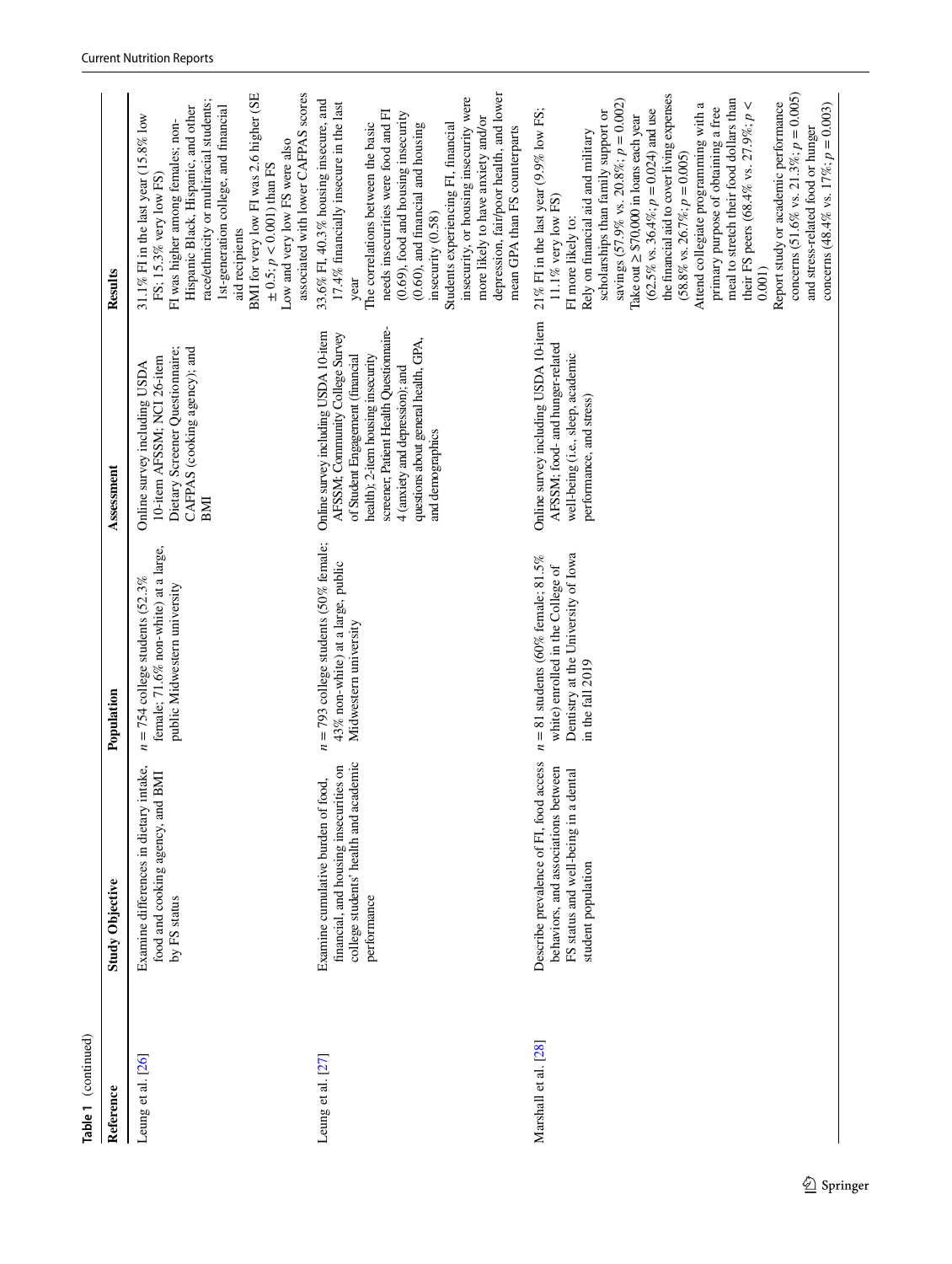|            | Table 1 (continued)   |                                                                                                                                                                      |                                                                                                                                                        |                                                                                                                                                                                                                                                                                         |                                                                                                                                                                                                                                                                                                                                                                                                                                                                                                                                                                                                                                                                                                                                                                                                                                            |
|------------|-----------------------|----------------------------------------------------------------------------------------------------------------------------------------------------------------------|--------------------------------------------------------------------------------------------------------------------------------------------------------|-----------------------------------------------------------------------------------------------------------------------------------------------------------------------------------------------------------------------------------------------------------------------------------------|--------------------------------------------------------------------------------------------------------------------------------------------------------------------------------------------------------------------------------------------------------------------------------------------------------------------------------------------------------------------------------------------------------------------------------------------------------------------------------------------------------------------------------------------------------------------------------------------------------------------------------------------------------------------------------------------------------------------------------------------------------------------------------------------------------------------------------------------|
| 2 Springer | Reference             | <b>Study Objective</b>                                                                                                                                               | Population                                                                                                                                             | Assessment                                                                                                                                                                                                                                                                              | Results                                                                                                                                                                                                                                                                                                                                                                                                                                                                                                                                                                                                                                                                                                                                                                                                                                    |
|            | Martinez et al. [29•] | relationships between FI and health-<br>Examine the simultaneous<br>related outcomes                                                                                 | $= 8705$ undergrad and grad students<br>(67% female; 66% non-white) from<br>all 10 University of California<br>campuses<br>$\overline{\boldsymbol{z}}$ | Online survey including USDA 6-item<br>quality (daily servings of FV), sleep<br>AFSSM; and questions about diet<br>sufficiency, physical activity, and<br>BMI                                                                                                                           | Higher percentages of FI were overweight/<br>Daily servings of FV, which was related<br>related to increased BMI and poor<br>Days of mod. to vigorous physical<br>Days of enough sleep, which was<br>increased BMI and poor health<br>activity, which was related to<br>obese $(33\%)$ than FS $(25\%)$<br>40% FI in the last year<br>FI related to fewer:<br>to poor health<br>health                                                                                                                                                                                                                                                                                                                                                                                                                                                     |
|            | McArthur et al. [30]  | Measure prevalence and correlates of FI<br>students on correlates, and identify<br>Appalachia, compare FI and FS<br>among college students in<br>predictor variables | $n = 1093$ students (68.4% female; 91.7%<br>non-Hispanic white) at a university in<br>Appalachia                                                       | 73-item online survey including USDA<br>NHANES Social Support Scale; BMI/<br>progress scale; 4 questions from the<br>expenditure scale; 29-item coping<br>strategies scale; 4-item academic<br>10-item AFSSM; 8-item money<br>variables; and demographic<br>anthropometric<br>questions | processed food (57.4%), stretching food<br>receiving financial aid, fair or poor self-<br>46.2% FI in the last year (21.9% low FS;<br>$(40.5\%)$ , and eating less healthy meals to<br>Most frequently used coping strategies<br>rated health status, and never cooking<br>expenditure and coping strategy scale<br>Predictor variables were higher money<br>scores, lower GPAs, male gender,<br>included purchasing low-cost,<br>24.3% very low FS)<br>eat more (35.4%)                                                                                                                                                                                                                                                                                                                                                                   |
|            | McArthur et al. [31]  | freshmen at a university in Appalachia<br>Examine family and campus FI among                                                                                         | $n = 456$ freshmen, (73% female; 82.5%<br>non-Hispanic white) at a university in<br>Appalachia                                                         | Online survey including USDA 10-item<br>AFSSM; Meal Skipping Scale; items<br>social support for accessing food on<br>and anthropometric, economic, and<br>campus; Academic Progress Scale;<br>rating eating habits and sources of<br>demographic<br>questions                           | FS scored higher on self-rated measures of<br>health status as "good/excellent" (86.0%<br>opportunities (19.4%), affordable meal<br>Coping strategies of FI compared to FS<br>28.6% FI in the last year (7.1% low FS;<br>campus FI believed their food access<br>More FS compared to FI perceived their<br>had worsened since starting college<br>included stretching food (72.9% vs.<br>$(13.3\%)$ , and eating healthy $(11.2\%)$<br>43.9%, $p < 0.01$ ) and perceived their<br>plans (18.4%), money management<br>as "healthy/very healthy" (60.7% vs.<br>processed food $(68.8\%$ vs. $16.3\%)$<br>eating habits since starting college<br>18.4%) and purchasing low-cost,<br>42.5% of those who experienced<br>FI requested assistance with job<br>academic progress $(p < 0.01)$<br>$21.5\%$ very low FS)<br>vs. 71.4%, $p < 0.01$ ) |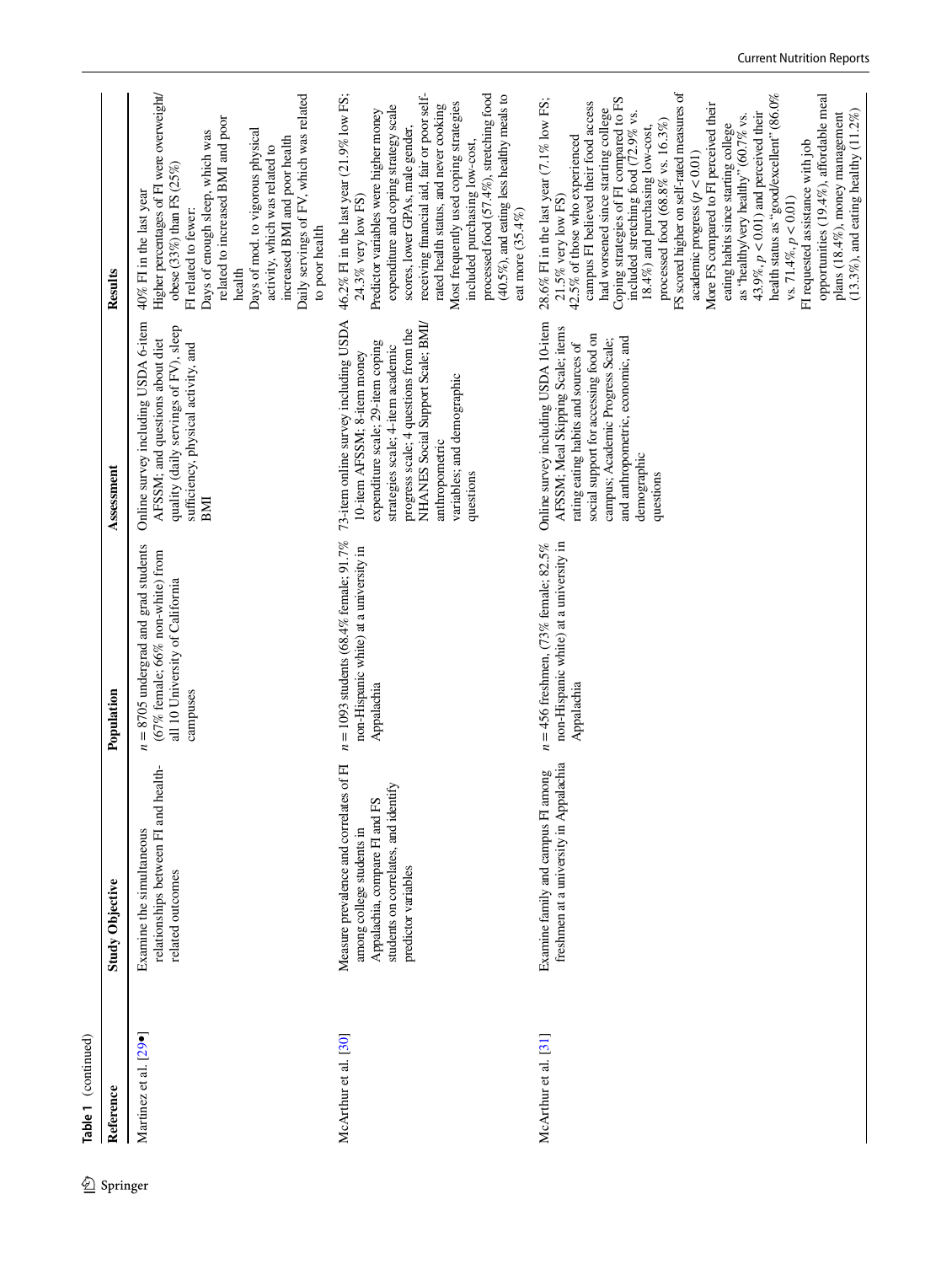| Reference             | <b>Study Objective</b>                                                                                                                                                      | Population                                                                                                           | Assessment                                                                                                                                                                          | Results                                                                                                                                                                                                                                                                                                                                                                                                                                                                                                                                                                                                          |
|-----------------------|-----------------------------------------------------------------------------------------------------------------------------------------------------------------------------|----------------------------------------------------------------------------------------------------------------------|-------------------------------------------------------------------------------------------------------------------------------------------------------------------------------------|------------------------------------------------------------------------------------------------------------------------------------------------------------------------------------------------------------------------------------------------------------------------------------------------------------------------------------------------------------------------------------------------------------------------------------------------------------------------------------------------------------------------------------------------------------------------------------------------------------------|
| Mei et al. [32]       | and<br>undergrad students with unlimited<br>meal plans and dining hall access<br>Examine association between FI<br>dietary intake in a sample of                            | female; 55% non-Hispanic white)<br>$n = 1033$ undergrad students (48%<br>at a large, public Midwestern<br>university | Online survey including USDA 6-item<br>Screener Questionnaire; Beverage<br>demographic and socioeconomic<br>AFSSM; NCI 26-item Dietary<br>Intake Questionnaire-15; and<br>questions | $p = 0.02$ ), vegetables (9%, $p < 0.001$ ),<br>FI had 56% higher intake of total sugar-<br>sweetened teas ( $p = 0.001$ ) compared<br>FI reported lower intakes of fruits (9%,<br>intake of energy and sports drinks $(p$<br>$= 0.001$ ), and 121% higher intake of<br>and fiber (4%, $p = 0.01$ ), and higher<br>0.01), and calcium $(4\%, p = 0.01)$ ,<br>which was driven by 185% higher<br>intakes of dairy (10%, $p = 0.002$ ),<br>total added sugars (6%, $p = 0.01$ ),<br>added sugars from SSB (10% $p =$<br>sweetened beverages ( $p = 0.002$ ),<br>14% FI in the last year<br>compared to FS<br>to FS |
| Mialki et al. [33]    | and after the onset of COVID-19 as<br>Identify and describe the prevalence<br>any<br>of FI at a public university before<br>well as factors associated with<br>change in FS | 72.9% white) at a large, public land<br>$n = 3206$ students (70.7% female;<br>grant university                       | Online survey including USDA<br>sociodemographic questions<br>10-item AFSSM and                                                                                                     | Change: 38% of all students experienced a<br>change in FS as a result of the pandemic<br>FI higher in Black/African American<br>FS associated with gender ( $p = 0.007$ ),<br>FI higher in Hispanic/Latino than non;<br>race ( $p < 0.001$ ), and ethnicity ( $p <$<br>24.8% FI in the last year (12.2% low<br>$(59.6\%$ became less FS and 40.4%<br>FS; 12.6% very low PS)<br>than white or Asian<br>became more FS)<br>Pre-COVID:<br>0.001                                                                                                                                                                     |
| Mirabitur et al. [34] | with various student characteristics<br>students and potential associations<br>Assess prevalence of FI among                                                                | 65.6% white) at a large, Midwestern,<br>$n = 514$ students (72.2% female;<br>public university                       | Online survey including USDA 6-item<br>AFSSM; validated 2-item measure<br>to report daily FV servings; and<br>demographic questions                                                 | likelihood of FI were self-reporting as<br>underrepresented minorities (95% CI:<br>FS; 16.4% very low FS) among those<br>undergrad status (95% CI: 0.18, 0.56;<br>1.56, 4.73; $p < 0.001$ ), no car access<br>Low FS was associated with less daily<br>(95% CI: 1.09, 4.59; $p = 0.03$ ), and<br>41.5% FI in the last year (25.1% low<br>in housing without food provision<br>Factors associated with a higher<br>servings of FV $(p = 0.01)$<br>$p<0.001$ )                                                                                                                                                     |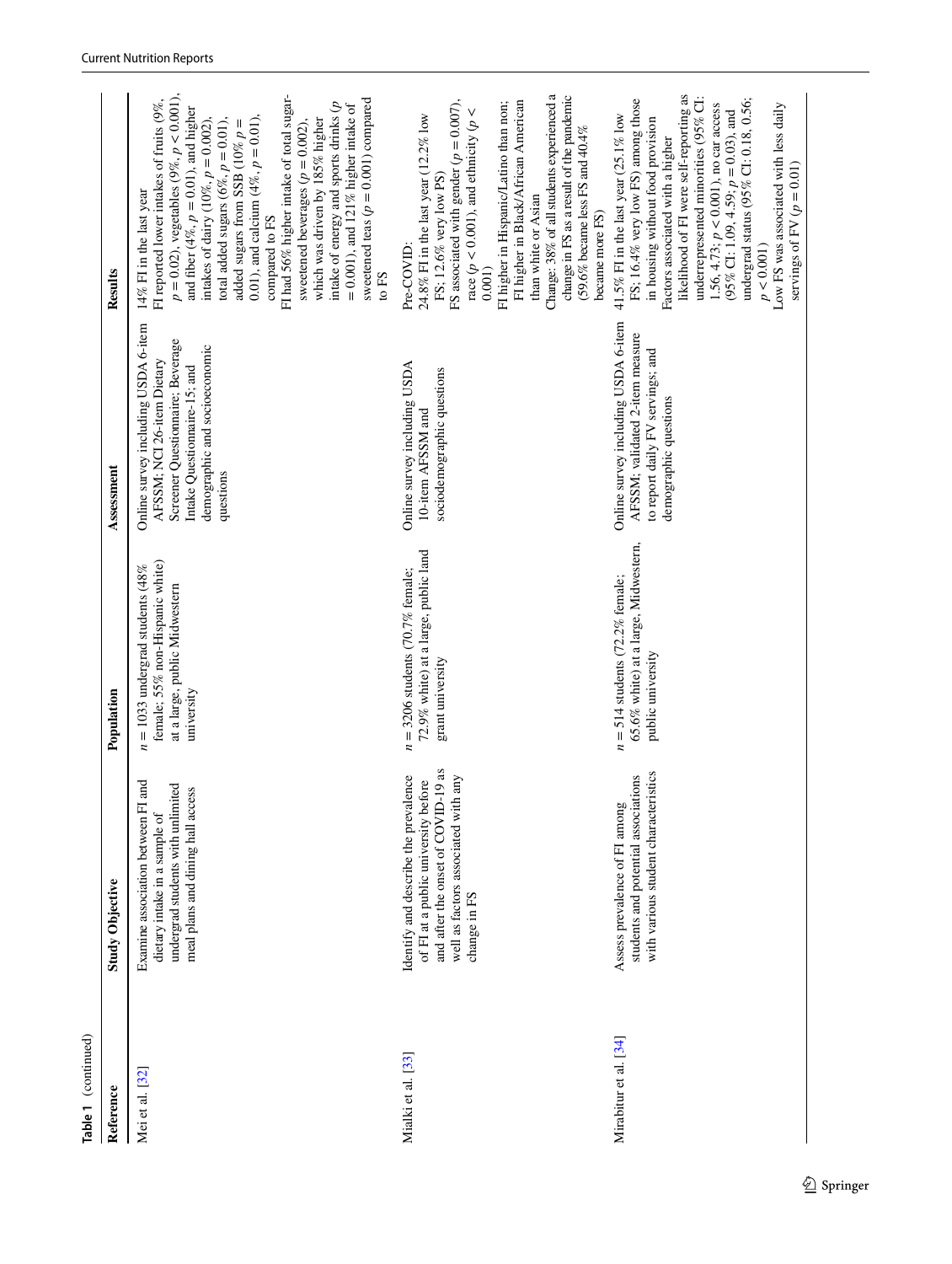|            | Table 1 (continued)             |                                                                                                                                                                           |                                                                                                           |                                                                                                                                |                                                                                                                                                                                                                                                                                                                                                                                                                                                                                                                                                                                                                            |
|------------|---------------------------------|---------------------------------------------------------------------------------------------------------------------------------------------------------------------------|-----------------------------------------------------------------------------------------------------------|--------------------------------------------------------------------------------------------------------------------------------|----------------------------------------------------------------------------------------------------------------------------------------------------------------------------------------------------------------------------------------------------------------------------------------------------------------------------------------------------------------------------------------------------------------------------------------------------------------------------------------------------------------------------------------------------------------------------------------------------------------------------|
| 2 Springer | Reference                       | <b>Study Objective</b>                                                                                                                                                    | Population                                                                                                | Assessment                                                                                                                     | Results                                                                                                                                                                                                                                                                                                                                                                                                                                                                                                                                                                                                                    |
|            | Morris et al. [35]              | students and potential associations<br>Determine prevalence of FI among<br>of various sociodemographic<br>characteristics                                                 | $n = 1882$ undergrad students (66.6%<br>female; 77.4% white) at 4 Illinois<br>universities                | Online survey including USDA<br>sociodemographic questions<br>10-item AFSSM and                                                | $(16.6\%$ low FS; 18.4% very low FS)<br>status and race, GPA, loan use, and<br>Significant relationships between FS<br>35.0% FI in the past nine months<br>living location                                                                                                                                                                                                                                                                                                                                                                                                                                                 |
|            | Owens et al. [36]               | nong<br>Determine prevalence of FI an<br>students during COVID-19                                                                                                         | $n = 502$ undergrad and grad students<br>(93.6% female; 50.4% white) at a<br>Texas University             | Online survey including USDA 6-item<br>Food Sufficiency Screener; and<br>sociodemographic questions<br>AFSSM; validated 2-item | student, single parents, students taking<br>65.5% of students at risk for FI; among<br>34.5% FI in the past month (20.2% low<br>0.001), younger students ( $p = 0.02$ ),<br>their living situation ( $p < 0.001$ ) or<br>$(30.8\%$ low FS; 1.9% very low FS)<br>classes on the Denton campus $(p <$<br>those, prevalence of FI was 52.7%<br>FI more likely among those that had<br>status, self-reporting as a minority<br>and overweight/obese $(p < 0.001)$<br>employment/income $(p < 0.001)$<br>prevalence of FI were undergrad<br>Factors associated with increased<br>impacted by COVID-19<br>FS; 14.3% very low FS) |
|            | Payne-Sturges et al. [37]       | sociodemographic characteristics,<br>and identify potential risk factors<br>bn<br>Assess prevalence of FI among<br>students, examine potential<br>associations of various | $n = 237$ undergrad students (81.0%<br>female; 49.0% white) at a large,<br>public mid-Atlantic University | Online survey including USDA<br>sociodemographic questions<br>18-item HFSSM and                                                | of financial aid, and self-reporting as<br>15% FI in the last year (6.5% very low<br>instability, receiving multiple forms<br>Factors associated with an increased<br>prevalence of FI were housing<br>a minority student<br>FS)                                                                                                                                                                                                                                                                                                                                                                                           |
|            | Poll et al. $[38\cdot \bullet]$ | Determine the relationship between FI<br>and current disordered food<br>consumption behavior                                                                              | athletes (100% male; 56.8% white)<br>$n = 111$ NCAA Division I student-                                   | Hard copy survey of USDA 10-item<br>AFSSM and food consumption<br>behavior questions                                           | 3.5% FI when they were in high school<br>associated with preoccupation with<br>Collegiate FI status was significantly<br>High school FI status was associated<br>and 9.9% assessed as FI in college<br>keeping food or hiding food $ r =$<br>with preoccupation with food in<br>food $[r = 0.336, p < 0.001]$ and<br>college $(r = 0.279, p < 0.001)$<br>0.272, p < 0.003                                                                                                                                                                                                                                                  |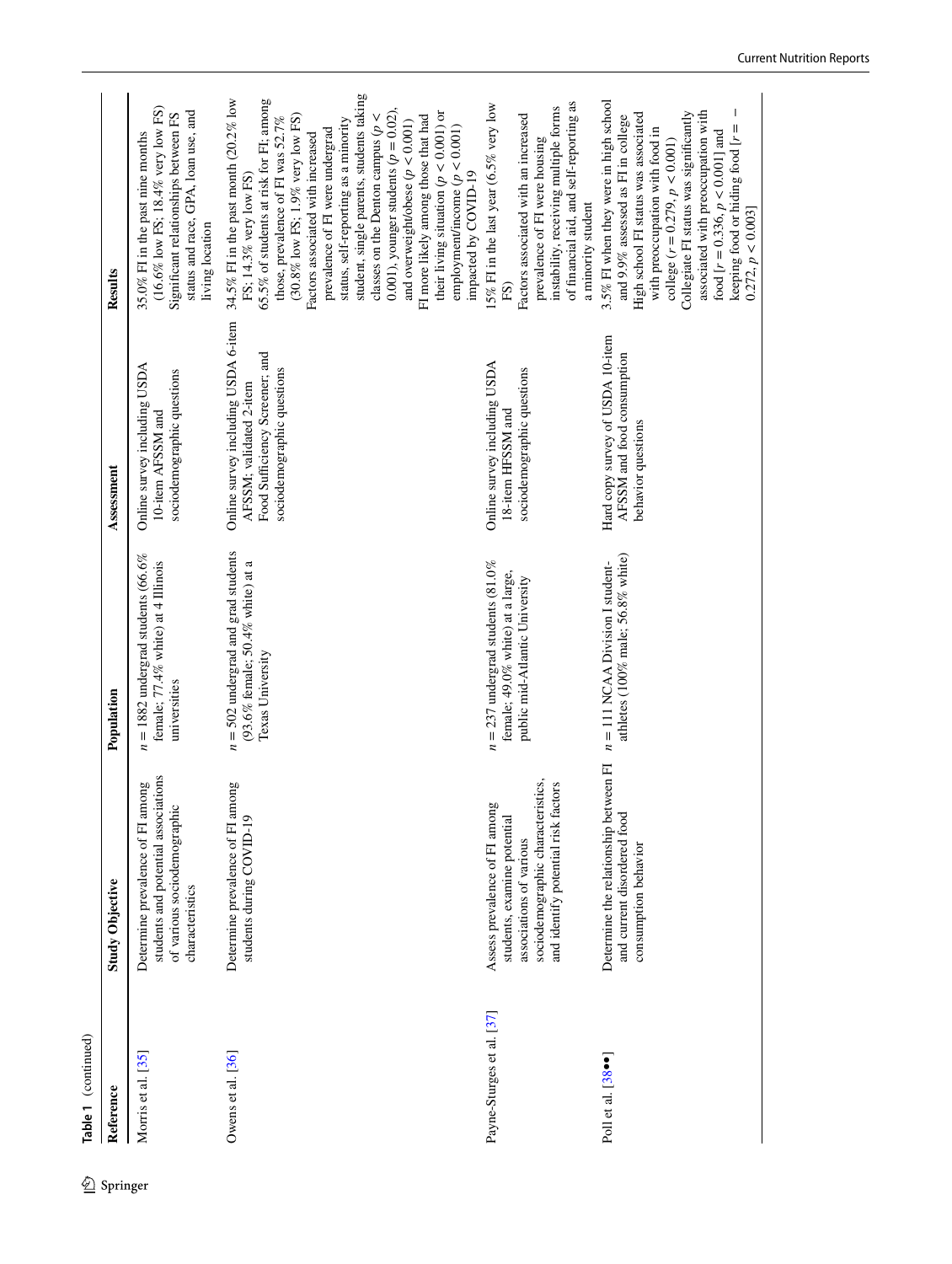| Table 1 (continued)  |                                                                                           |                                                                                                                                   |                                                                                                                               |                                                                                                                                                                                                                                                                                                                                                         |
|----------------------|-------------------------------------------------------------------------------------------|-----------------------------------------------------------------------------------------------------------------------------------|-------------------------------------------------------------------------------------------------------------------------------|---------------------------------------------------------------------------------------------------------------------------------------------------------------------------------------------------------------------------------------------------------------------------------------------------------------------------------------------------------|
| Reference            | <b>Study Objective</b>                                                                    | Population                                                                                                                        | Assessment                                                                                                                    | Results                                                                                                                                                                                                                                                                                                                                                 |
| Raskind et al. [39]  | Determine the impact of psychosocial<br>health on the relationship between<br>FI and GPA  | $n = 2377$ college students (64.2%)<br>colleges/universities in Georgia<br>female; 61.9% white) from 7                            | Online survey including USDA 6-item 29% FI in the last year<br>AFSSM; psychosocial health<br>information; and GPA data        | Poor psychosocial health was associated<br>The majority of the impact of FI on<br>with FI ( $p < 0.0001$ ) and FI was<br>associated with lower GPA ( $p <$<br>GPA could be accounted for by<br>psychosocial health<br>$0.0001$ )                                                                                                                        |
| Reeder et al. [40]   | determine any associations with<br>Assess the prevalence of FI and<br>depression and race | female; 71.0% white) from a large,<br>public university in Mississippi<br>$n = 131$ college students (72.5%)                      | Online survey including USDA 6-item 38.2% FI in the last year (24% low FS:<br>sociodemographic questions<br>AFSSM; PHQ-9; and | to be FI than Caucasian students (OR<br>African American students more likely<br>Students classified as very low FS were<br>classified as FS $(p = 0.011, 95\%$ C1:<br>4.52 × more likely to experience<br>depression than those that were<br>$= 3.50, 95\%$ CI: 1.38, 8.90)<br>13.7% very low)<br>1.42, 14.36)                                         |
| Sackey et al. $[41]$ | Assess the prevalence of FI and<br>determine associated factors                           | white) at a large, urban, university in<br>students $(77.5\%$ female; 53.7%<br>$n = 302$ health science graduate<br>the Northeast | Online survey including USDA 6-item<br>AFSSM and sociodemographic<br>questions                                                | sex ( $p = 0.04$ ), being a 1st-generation<br>college student ( $p = 0.04$ ), and use of<br>$$25,000-$34,999 (p = 0.02)$ , female<br>0.001), annual income of $\lt$ \$25,000<br>Receiving multiple school loans ( $p <$<br>food pantries $(p < 0.001)$ were<br>$(p = 0.006)$ , amual income of<br>associated with being FI<br>28.5% FI in the last year |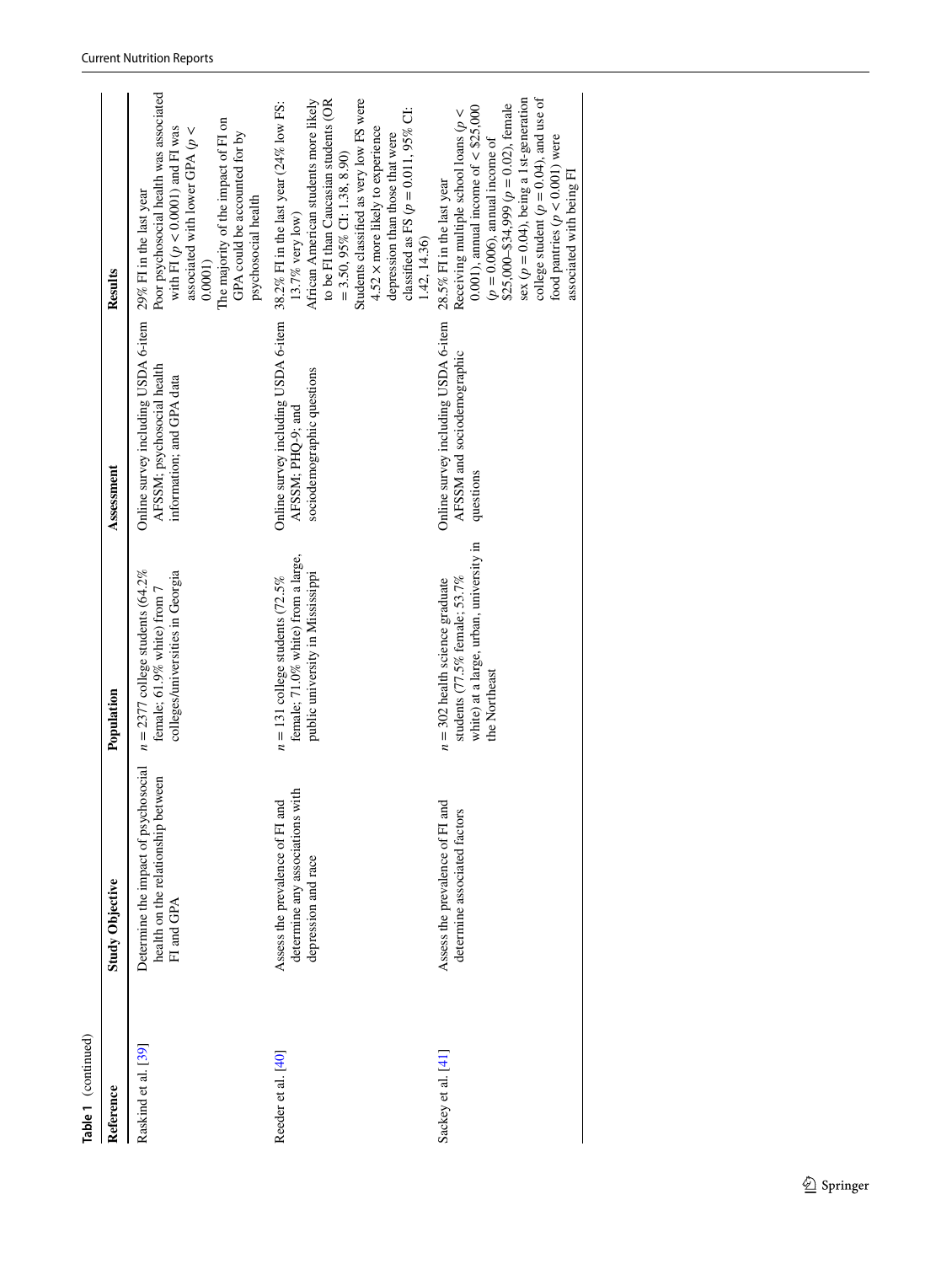| Table 1 (continued)<br>Reference | <b>Study Objective</b>                                                                                                     | Population                                                                                                     | Assessment                                                                                                                                                                     | Results                                                                                                                                                                                                                                                                                                                                                                                                                                                                                                                                                                                                                                                                                                                                                                                                                        |
|----------------------------------|----------------------------------------------------------------------------------------------------------------------------|----------------------------------------------------------------------------------------------------------------|--------------------------------------------------------------------------------------------------------------------------------------------------------------------------------|--------------------------------------------------------------------------------------------------------------------------------------------------------------------------------------------------------------------------------------------------------------------------------------------------------------------------------------------------------------------------------------------------------------------------------------------------------------------------------------------------------------------------------------------------------------------------------------------------------------------------------------------------------------------------------------------------------------------------------------------------------------------------------------------------------------------------------|
| Smith et al. [42]                | determine any associations between<br>FI and carotenoid levels and coping<br>Assess the prevalence of FI and<br>strategies | $n = 355$ students from a mid-size<br>4-year university                                                        | Scanner <sup>TM</sup> ; assessments for coping<br>strategies and hunger levels; and<br>10-item AFSSM; BioPhotonic<br>Online survey included USDA<br>sociodemographic questions | 0.040, 0.918; $p = 0.039$ ), avoidance of<br>52.603; $p = 0.049$ ), and watered down<br>buying food or buying textbooks (OR<br>CI: 0.103, 0.580; $p = 0.001$ ), limiting<br>foods such as FV (OR = $0.245$ , $95\%$<br>spending money on more expensive<br>infant formula (OR = $511.271,95\%$<br>$= 0.094, 95\%$ CI: 0.012, 0.714; $p =$<br>0.022), consumed FV that had been<br>No association was found between FI<br>$= 0.088, 95\%$ CI: 0.032, 0.236; $p =$<br>the amount of food consumed (OR<br>31.7% FI in the last year (26.6% low<br>parts (OR = $7.291,95\%$ CI: 1.010,<br>spoiled after removing the spoiled<br>CI: 3.865, 67,637.290; $p = 0.012$ )<br>ethnicity (OR = $0.191$ , $95\%$ CI:<br>0.000), had to choose between<br>Factors associated with FI were<br>FS; 5.1% very low FS)<br>and carotenoid levels |
| Soldavini et al. [43]            | determine associated factors with the<br>Assess the prevalence of FI and<br>sub-classes of food security                   | 69.5% white) from a large public<br>$n = 4829$ students (72.0% female;<br>university in North Carolina         | Online survey included USDA<br>sociodemographic questions<br>10-item AFSSM and                                                                                                 | American, having dependent children,<br>of financial aid, sophomore or junior<br>status, lower perceived health rating,<br>having $\geq 1$ part time jobs, recipient<br>22.2% FI in the last year (18.8% low<br>and cooking frequency (those that<br>Factors significantly related to FI<br>included being male, African<br>sometimes or often cooked)<br>FS; 3.4% very low FS)                                                                                                                                                                                                                                                                                                                                                                                                                                                |
| Soldavini et al. [44]            | $19$ on $FI$<br>Assess the impact of COVID-                                                                                | "predominately" white) at a large,<br>public university in the Southeast<br>$n = 2039$ students (73.0% female; | sociodemographic questions (June<br>Online survey included USDA<br>10-item AFSSM and<br>12-July 16, 2020)                                                                      | overall FI, 6.4% low FS, 4.4 very low<br>COVID-19 to during COVID-19 was<br>FS pre- vs. 14.5% overall FI, 7.7%<br>low FS, 6.8% very low FS during<br>Difference in FI levels from before<br>an increase of about 33% (10.8%<br>unchanged, and 20% of FI status<br>12% of FI status improved, 68%<br>became worse<br>$COVID-19$                                                                                                                                                                                                                                                                                                                                                                                                                                                                                                 |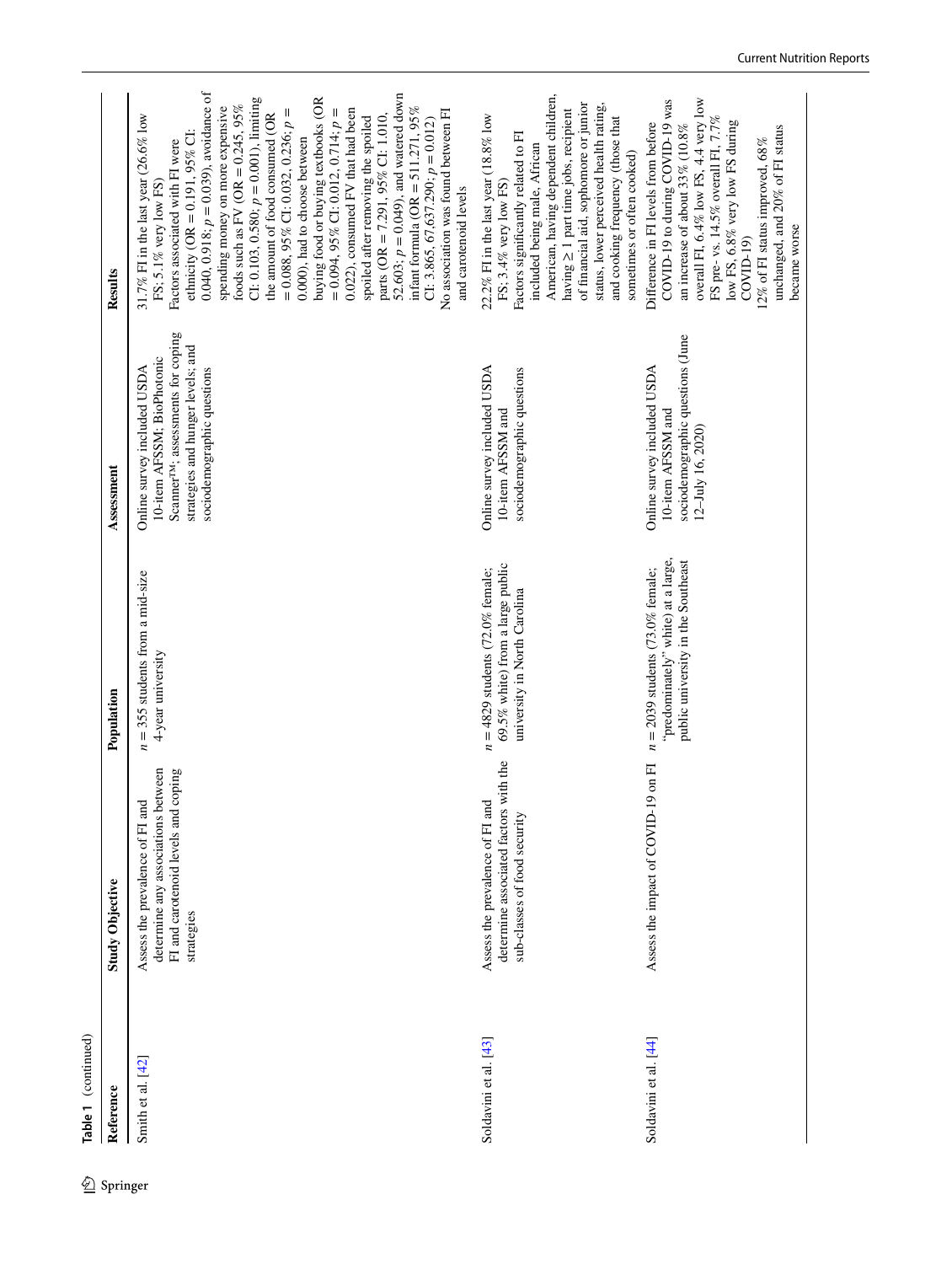| Table 1 (continued)     |                                                               |                                                                                                                               |                                                                                                                                      |                                                                                                                                                                                                                                                                                                                                                                                                                                                                                                                                                                                                                                                    |
|-------------------------|---------------------------------------------------------------|-------------------------------------------------------------------------------------------------------------------------------|--------------------------------------------------------------------------------------------------------------------------------------|----------------------------------------------------------------------------------------------------------------------------------------------------------------------------------------------------------------------------------------------------------------------------------------------------------------------------------------------------------------------------------------------------------------------------------------------------------------------------------------------------------------------------------------------------------------------------------------------------------------------------------------------------|
| Reference               | <b>Study Objective</b>                                        | Population                                                                                                                    | Assessment                                                                                                                           | Results                                                                                                                                                                                                                                                                                                                                                                                                                                                                                                                                                                                                                                            |
| Soldavini et al. [45]   | and<br>Determine the prevalence of FI<br>associated factors   | "predominately" white) at a large,<br>public university in the Southeast<br>$n = 4819$ students (72.0% female;                | Online survey included USDA<br>sociodemographic questions<br>10-item AFSSM and                                                       | dependent children, enrollment status,<br>perceived cooking skills and marital<br>Factors significantly related to less FI<br>Factors significantly related to less FI<br>compared to undergrads (17.8% vs.<br>in undergrads were year in school,<br>BMI, having a meal plan, cooking<br>financial aid, and perceived health<br>Factors significantly related to FI in<br>both grad and undergrad students<br>specifically in grad students were<br>employment status, having a car,<br>Grad students experienced less FI<br>included age, race/ethnicity,<br>frequency, and residency<br>22.2% FI in the last year<br>25.81%)<br>rating<br>status |
| Spaid et al. [46]       | Assess FI status among community<br>college students          | $n = 217$ community college students<br>$(59.0\%$ female)                                                                     | (Maroto's modified version) and<br>Survey including USDA HFSSM<br>measures of student success                                        | Significant correlation between food<br>Highest rates of FI among single<br>parents and females of color<br>53% FI among single parents<br>insecurity and energy level<br>52% FI in the last year                                                                                                                                                                                                                                                                                                                                                                                                                                                  |
| Umeda et al. [47]       | Determine the association between FI,<br>depression, and pain | $n = 126$ students (54.6% male; 48.3%)<br>Hispanic) from a Hispanic-serving<br>institution located in the<br>southwestern USA | abbreviated bodily pain scale; and<br>AFSSM; BDI-II depression scale;<br>Survey including USDA 10-item<br>sociodemographic questions | FI had higher reports of pain interference<br>$(p = 0.006)$ but depression scores were<br>not significantly different ( $p = 0.064$ )<br>$24\%$ FI in the past month                                                                                                                                                                                                                                                                                                                                                                                                                                                                               |
| van Woerden et al. [48] | Determine the relationship between FI<br>and meal plans       | female) at Arizona State as part of<br>$n = 1435$ 1st year students (62.5%)<br>the SPARC study                                | AFSSM and sociodemographic<br>Survey including USDA 6-item<br>questions                                                              | week) compared to those on the more<br>expensive unlimited meal plan ( $OR =$<br>FI assessed (in the past month) as 36%<br>and 35% at the ends of fall 2015 and<br>less expensive meal plan (8 meals/<br>FI was higher in individuals on the<br>spring 2016 semesters<br>2.2, 95% CI: 1.2, 4.1)                                                                                                                                                                                                                                                                                                                                                    |
| Wattick et al. [49]     | E,<br>Assess the associations between<br>diet, and depression | female) at West Virginia University<br>$= 1956$ college students (67.5%<br>$\overline{\boldsymbol{z}}$                        | 10-item AFSSM and diet and mental<br>Online survey including USDA<br>health screeners                                                | Associations between having depression<br>FI was a significant predictor of<br>and FS status $(p < 0.0001)$<br>36.7% FI in the past month<br>depression                                                                                                                                                                                                                                                                                                                                                                                                                                                                                            |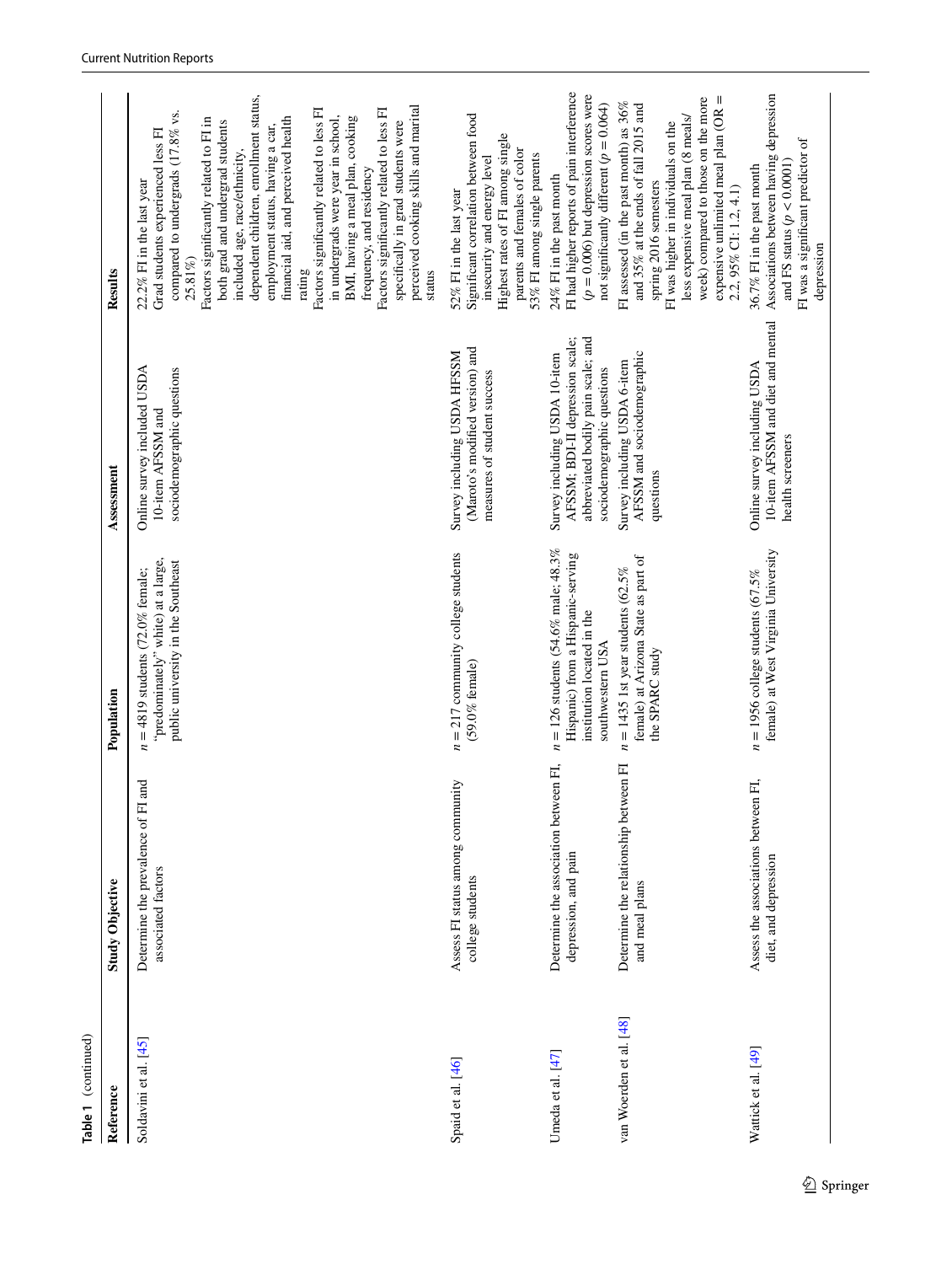| Reference            | <b>Study Objective</b>                                                          | Population                                                                                                                                                | Assessment                                                                                                                                | Results                                                                                                                                                                                                                                                                                                                                          |
|----------------------|---------------------------------------------------------------------------------|-----------------------------------------------------------------------------------------------------------------------------------------------------------|-------------------------------------------------------------------------------------------------------------------------------------------|--------------------------------------------------------------------------------------------------------------------------------------------------------------------------------------------------------------------------------------------------------------------------------------------------------------------------------------------------|
| Weaver et al. [50]   | Determine the prevalence of FI and<br>associations with academic<br>performance | $n = 2055$ undergrads (56.5% female;<br>68.8% white) at a mid-sized New<br>Jersey public university                                                       | 10-item AFSSM; GPA data; and<br>Online survey included USDA<br>sociodemographic questions                                                 | 48% FI (17.1% low FS; 30.9% very low<br>having only a partial or no meal plan,<br>FI increased the likelihood of having a<br>(African Americans and Hispanics),<br>FI were sex (women), race/ethnicity<br>Factors significantly related to being<br>commuters, and those receiving<br>FS) in the past month<br>financial assistance<br>lower GPA |
| Willis et al. [51]   | Assess the impact of FI on various<br>health and social outcomes                | 77.7% white) at an urban university<br>$n = 300$ undergrads (73.3% female;<br>in the Mid-West                                                             | Online survey included USDA 6-item<br>AFSSM: 10-item CES-D scale for<br>depression; and diet, exercise, and<br>sociodemographic questions | obesity ( $p < 0.01$ ), and mental health<br>poor health ( $p < 0.001$ ), overweight/<br>$(p < 0.001)$ specifically depression<br>FI was significantly associated with<br>30% FI in the past month                                                                                                                                               |
| Wooten et al. $[52]$ | Determine the prevalence of FI and<br>associated factors                        | freshmen; 70.1% female; 81.4% white)<br>$n = 4824$ college students (excluding<br>at a large public, university in the<br>Southeastern portion of the USA | Online survey included USDA 10-item<br>AFSSM; academic standing; and<br>sociodemographic questions                                        | 36% FI (16.1% low FS; 19.5% very low<br>0.001), financial status ( $p < 0.001$ ),<br>and self-reported GPA $\leq$ 3.85 ( $p <$<br>FI was significantly associate with<br>previously experiencing FI ( $p <$<br>FS) in the last year<br>0.001)                                                                                                    |

AFSSM Adult Food Security Survey Module, AOR adjusted odds ratio, BDI-II Beck Depression Inventory II, BMI body mass index (kg/m<sup>2</sup>), CAFPAS Cooking and Food Provisioning Action<br>Scale, FI food insecurity/food insecure, GPA *AFSSM* Adult Food Security Survey Module, *AOR* adjusted odds ratio, *BDI-II* Beck Depression Inventory II, *BMI* body mass index (kg/m2), *CAFPAS* Cooking and Food Provisioning Action Scale, *FI* food insecurity/food insecure, *GPA* grade point average, *FSSM* Food Security Survey Module, *FV* fruits and vegetables, *HBCU* Historically Black Colleges and Universities, *HEI* Healthy Eating Index, *HFSSM* US Household Food Security Survey Module, *MSPSS* Multidimensional Scale of Perceived Social Support, *NCAA* National Collegiate Athletic Association, *NCI* National Cancer Institute, *NHANES* National Health and Nutrition Examination Survey, *OR* odds ratio, *PHQ-9* Patient Health Questionnaire-9, *PR* prevalence ratio, *PSQI* Pittsburgh Sleep Quality Index, *SCOFF* Sick, Control, One stone, Fat, Food questionnaire, *SSB* sugar-sweetened beverages *YRBS* Youth Risk Behavior Surveillance System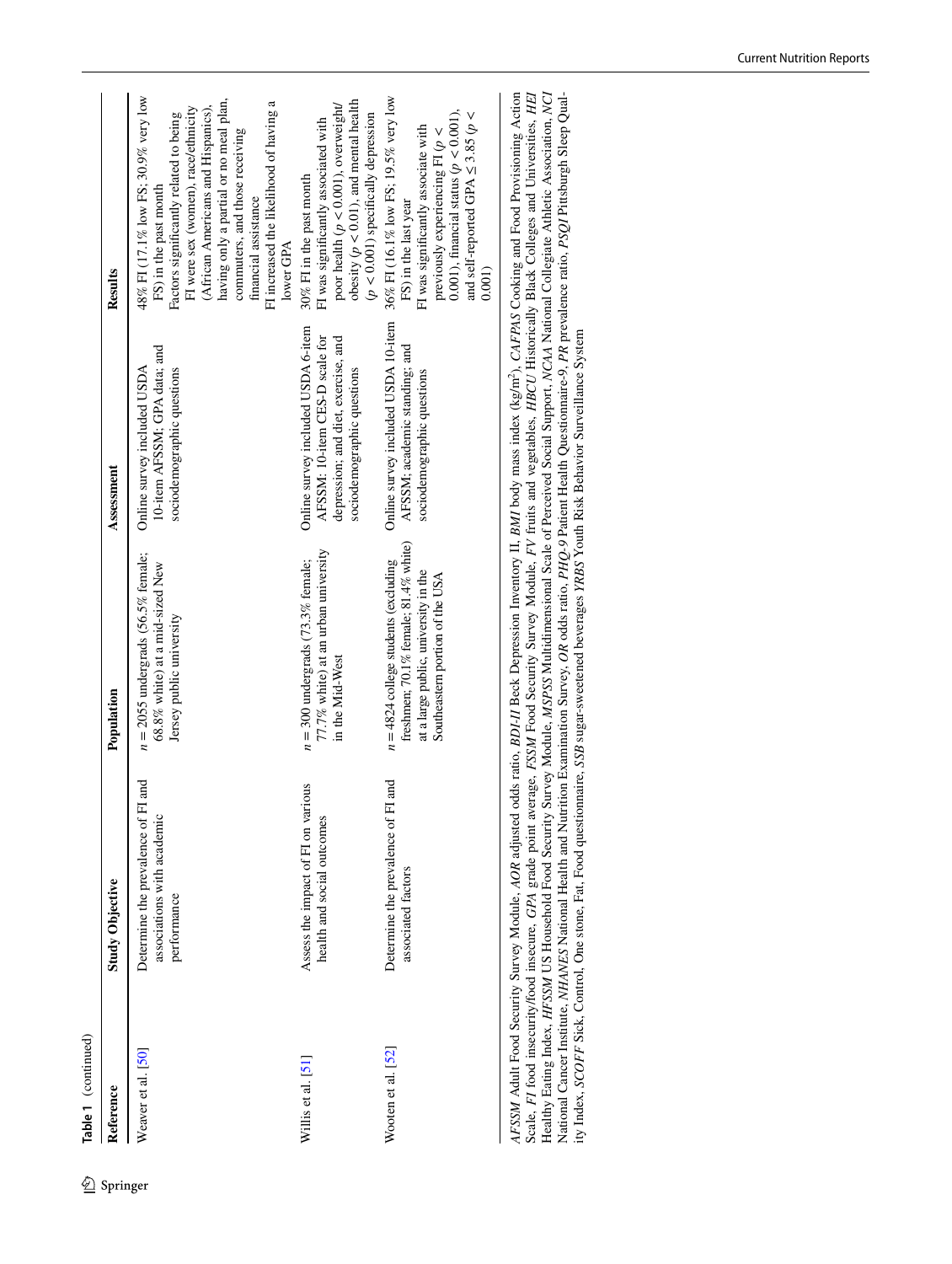<span id="page-17-0"></span>

|                                              | No. of studies | Overall % FI [range]                                   | % low FS [range]          | % very low FS [range]      |
|----------------------------------------------|----------------|--------------------------------------------------------|---------------------------|----------------------------|
| Overall, $n = 10,0167$                       | 47             | $32.2 \pm 12.9$ [9.9–72.9]                             | $17.9 \pm 6.0$ [7.1-26.6] | $15.8 \pm 8.0$ [3.4-34.5]  |
| Four-year institutions, $n = 99,784$         | 45             | $32.7 \pm 12.9$ [9.9–72.9]                             |                           |                            |
| Two-year institutions, $n = 13,937$          | 2              | $37.8 \pm 20.1$ [23.6–52]                              |                           |                            |
| College students, non-athletes, $n = 99,269$ | 45             | $34.2 \pm 12.4$ [14.0-72.9]                            |                           |                            |
| College students, athletes, $n = 898$        | 2              | $12.3 \pm 3.4$ [9.9-14.7]                              |                           |                            |
| 6-item AFSSM Short Form survey, $n = 20,060$ | 17             | $34.3 \pm 12.1$ [14.0–60.0] $24.5 \pm 2.3$ [20.2–26.4] |                           | $18.7 \pm 8.9$ [11.3-34.5] |
| 10-item AFSSM survey, $n = 64,794$           | 24             | $30.3 \pm 10.1$ [9.9–48.0]                             | $16.2 \pm 5.3$ [7.1–26.6] | $15.1 \pm 7.0$ [3.4-30.9]  |
| 18-item HFSSM survey, $n = 663$              | $3*$           | $33.8 \pm 18.5$ [15.0–52.0]                            |                           |                            |
| 2-item survey, $n = 14,280$                  | $3*$           | $43.7 \pm 25.9$ [23.6–72.9] -                          |                           |                            |
| "Other," $n = 579$                           |                | 52.8                                                   |                           |                            |

\* One study used both the 18-item HFSSM and 2-item surveys

the 2-item (43.7  $\pm$  25.9%; range 23.6–72.9%) and "other" (52.8%) yielded results that were much higher.

# **Factors Associated with Food Insecurity in College Students**

#### **Demographic, Sociocultural, and Socioeconomic Factors**

Several factors that were investigated in the 47 studies were correlated with the level of FS reported. Race and ethnicity are factors that are associated with a higher risk of FI. When analyzing the data from the current review for studies with overrepresentation of Hispanics and Black/African Americans, the combined % FI is  $35.0 \pm 14.8\%$  (range 14.0–72.9%). The highest prevalence of FI (72.9%) was in the study by Duke et al. performed in a population of students from a historically Black college or university [[17\]](#page-20-4). Only El Zein et al. [[18](#page-20-5)] specifcally reported on FI prevalence among international students and noted that it was higher (37.6%) than the entire student population (32.0%) at one university, though this was still signifcantly lower than the rate for Black students (61.7%) [[19\]](#page-20-6).

Other demographic factors identifed as being associated with increased FI were the female sex/gender, being a single parent, and having dependent children. In an analysis by the Institute for Women's Policy Research [[54\]](#page-21-21), 22% of all undergraduate students are parents. Among students raising children while in college, 70% are mothers, and of these, 62% are single parents. In the US, single mothers with children in the household have the highest rates of FI (27.7%) of any household composition [\[55](#page-21-22)]. Considering this data and the fact that a larger proportion of the college student population is female (60%) [[2\]](#page-19-1) may provide at least some explanation for the higher rates of FI among college students compared to the general population.

Educationally related factors associated with FI include being a frst-generation college student, parental education of high school level or below, and having undergraduate status. First-generation college students are more likely to come from low-income, poor, or working class backgrounds (57%) compared to continuing generation students (12%) [[56\]](#page-21-23). No direct cause is known for why graduate students have lower rates of FI than undergraduate students–are more resources available to graduate students than undergraduates, or are they just more likely to come from more fnancially stable backgrounds? Socioeconomically, students receiving fnancial assistance (specifcally Pell Grants) had higher rates of FI. Considering access to food, it is not surprising that having a limited meal plan or no meal plan was associated with increased FI. Lack of accessibility to food may also potentially explain why students living off campus and those who do not have access to a car reported increased levels of FI. Finally, food security status may vary for students depending on the time of the semester. The prevalence of FI was higher at the end of the fall and spring semesters compared to the beginning when fnancial assistance is greater and campus meal plans have not been depleted.

#### **Food Insecurity and Outcomes**

The authors of the reviewed literature identifed many relationships between FI and specifc outcomes among college students. To begin, the outcome most notably unique among this group compared to the general population is academic performance. Higher rates of FI among college students were consistently associated with lower grade point average. There is evidence that dietary behaviors (e.g., eating breakfast) and quality (e.g., increased fruit and vegetable consumption) are related to better academic outcomes [\[57](#page-21-24)]. In this review, FI was related to dietary behaviors and quality such as increased frequency of skipping meals; lower fruit, vegetable, and fber intake; and increased intake of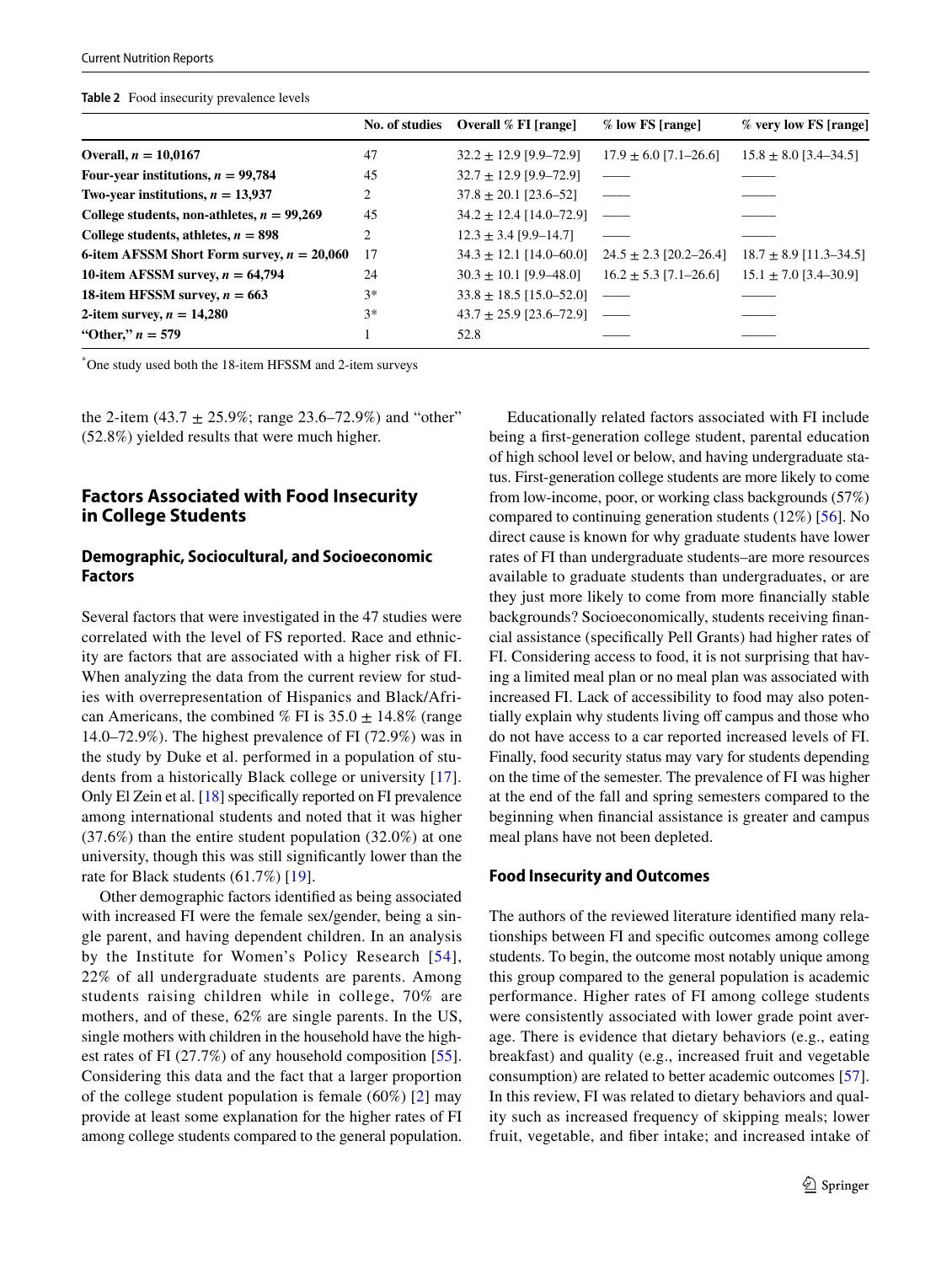added sugars, processed foods, fast food, dairy, and calcium. Conversely lower FI was associated with higher rates of nutrition literacy, which has been shown to predict adherence to healthier dietary patterns [[58\]](#page-21-25). In regard to FI and other health outcomes, college students experiencing FI were more likely to report poor overall health than students not experiencing FI. These health metrics included less frequent medical visits/exams, poor mental health, increased psychological stress, increased depression, poor sleep quality, disordered eating/eating disorders, increased obesity, less physical activity, increased tobacco and marijuana use, and higher rates of binge drinking. College students experiencing FI employed various coping strategies to meet their food needs such as more frequent attendance at events that ofered free snacks and meals, increased use of food pantries, greater frequency of skipping meals, decreasing portion sizes, stretching the available food over a longer period of time, and purchasing low-cost, highly processed foods. While it remains out of the scope of this paper to offer specifc solutions to address FI on college campuses, strategies currently being employed include on-campus food pantries and food recovery from campus events directed to students.

# **Food Insecurity Among Collegiate Student‑Athletes**

There are only two published studies in peer-reviewed journals that have assessed the prevalence of FI among collegiate student-athletes [[10](#page-20-2)••, [38•](#page-21-1)•]. The average prev-alence of FI for student-athletes (see Table [2\)](#page-17-0) was  $12.3 \pm$ 3.4% (range 9.9–14.7%) much lower than the general college student population and more in line with the national average. However, this value is much lower than the results of the Hope Center survey for student-athletes (23% from 4-year institutions and 39% from 2-year institutions) [[5](#page-19-4)]. One explanation for this diference could be that there was a wider variety of schools from across the country in the Hope Center survey compared to the two studies where the samples were from one Division I program and Division III athletes from schools nationwide. Poll et al. studied the relationship between FI and disordered eating in a population of male NCAA Division I student-athletes (mostly football players) at a single institution in the southeastern USA and found a 9.9% prevalence of FI [[38](#page-21-1)••]. They also queried the participants about their FS in high school, and 13.5% reported being FI at that time. Collegiate FI status was signifcantly associated with preoccupation with food and keeping food or hiding food but not with binge eating. As observed in the general college student population, preoccupation with food was signifcantly correlated with having experienced FI before coming to college (i.e., in high school). No correlations between FI and race/ethnicity were reported in this study.

Brown et al. reported a 14.7% prevalence of FI over the previous 12 months in a nationwide sample of NCAA Division III student-athletes [[10•](#page-20-2)•]. The prevalence of FI among subjects who self-identifed among the following racial/ethnic groups was 13.3% for white, 18.3% for Hispanic, 31.0% for Black/African American, and 8.5% for Asian. The level of FI was higher for those without a meal plan, those receiving a Pell grant, frst-generation college students, and those who have previously experienced FI. Subjects that experienced FI self-reported a negative impact on academic and athletic performance. Contributing factors to FI reported by student-athletes were dining hall hours conficting with practice times (45.4% of subjects), games during dining hours (22%), and living off-campus with limited money  $(14.6\%).$ 

Since there are so few peer-reviewed, published articles on FI and student-athletes, it is worth discussing a master's thesis [\[59\]](#page-21-26) and dissertation [[60](#page-21-27)] on the topic that, although not published, have undergone a rigorous review process. In a master's thesis by Anziano [[59\]](#page-21-26), 18 NCAA Division II student-athletes were interviewed about their level of FS and  $61.6\%$  ( $n = 11$ ) reported having some level of FI which is much higher than in the published work by Poll et al.  $[38\bullet\bullet]$  $[38\bullet\bullet]$  $[38\bullet\bullet]$  and Brown et al.  $[10\bullet\bullet]$  $[10\bullet\bullet]$  $[10\bullet\bullet]$ . It is important to note the small sample size of this qualitative thesis study and consider possible self-selection bias of participants. Contributing factors to FI that were identifed by Anziano [[59\]](#page-21-26) were limited access to transportation, limited cooking facilities, lack of time to cook or prepare meals, and lack of food options in the dining hall [[59](#page-21-26)]. Outcomes for those experiencing FI were similar to those found in Brown et al. [[10](#page-20-2)••] including self-report of a negative impact on athletic performance. Identifed coping strategies were similar to those found in this review mentioned previously.

In a dissertation by Misener [[60\]](#page-21-27), 424 Division III student-athletes on 22 teams from a primarily white, liberal arts college in Western Pennsylvania completed a survey to assess the prevalence of FI. Using the 6-item AFSSM Short Form, 129 (29%) were found to experience some level of FI, which was higher than Brown et al. [[10](#page-20-2)••], who also surveyed students at DIII schools. The student-athletes in Misener's research specifically reported cutting the size of their meals or skipping meals because they ran out of money. Twenty-six percent reported eating less than they felt they should have in the last year because they did not have enough money or food. The teams with the highest percentage of FI were women's cross country (80%) and men's field athletes (67%). The reason 23.8% reported not eating a meal i s because they ran out of meal swipes. About one-third (29.7%) reported being unable to afford balanced meals.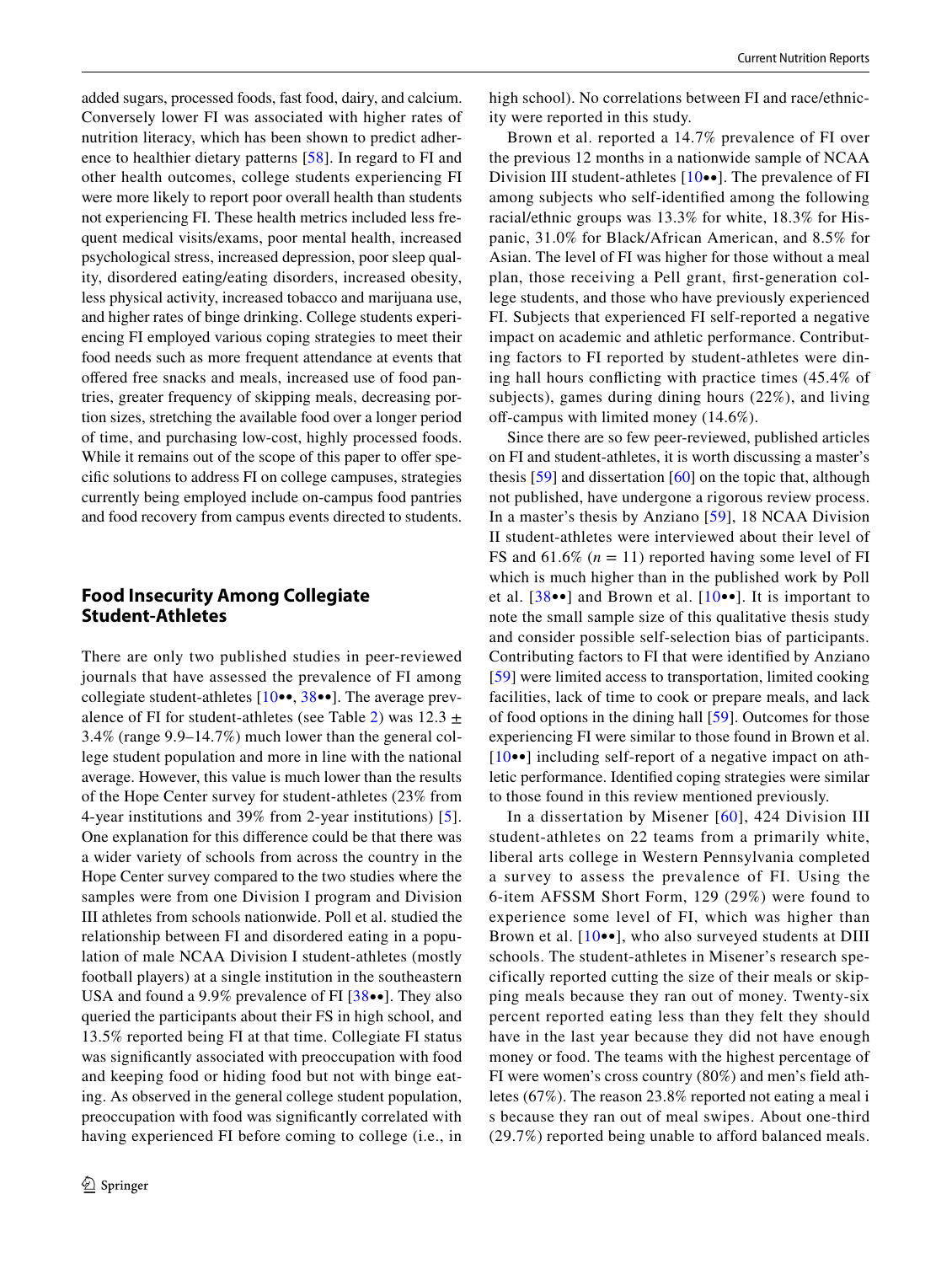# **Impact of COVID‑19 on Food Insecurity in College Students**

The impact of COVID-19 on FS of college students was only evaluated in three studies [[13,](#page-20-16) [16,](#page-20-23) [44\]](#page-21-4). Davitt et al. assessed food security over 30 days during the spring of 2020 and determined that 17.0% of respondents were classifed as FI [\[16](#page-20-23)]. Soldavani et al. looked at specifc changes in FS status and found that 12% had improved status, 68% unchanged, and 20% became worse [[44\]](#page-21-4). In contrast, Christensen et al. reported no diferences in prevalence of FI pre-COVID-19 compared to during COVID-19 [[13\]](#page-20-16). In the two longitudinal studies, the sampled populations were predominantly white and female students at single institutions (Soldavani et al. [[44\]](#page-21-4) in the southeastern USA and Christensen et al. [[13](#page-20-16)] in the Midwest) prior to the start of the COVID-19 pandemic and the spring of 2020. The timing of the surveys between these two studies may help explain this discrepancy in that Soldavani et al. [\[44\]](#page-21-4) surveyed students in June and July of 2020, while Christensen et al. [\[13](#page-20-16)] surveyed students earlier in April 2020. In addition, diferent FS assessment tools were used for these studies. Soldavani et al. [[44\]](#page-21-4) reported that moving in with family and receiving fnancial support from family appeared to have a positive impact on students' FS status.

# **Limitations**

The lack of published peer-reviewed studies on collegiate student-athletes prevents conclusions from being made on this population. Student-athlete resources vary widely across athletic division and location leading to variability in the limited data available. In the general college student studies, the validity of the assessment tools available has been questioned. Ames et al. used the 10-item AFSSM in their assessment of 478 students [[7\]](#page-20-21). They concluded that this survey may lead to inaccurate results in college students due to the questions relating to household FS which may not be appropriate for the specifc living situations of the college population. This survey tool was used in 24 of the reviewed studies (66% of total subjects). Self-selection bias could also infuence the results as students who are FI may be more likely to participate in a study on this topic. Lastly, our convenience sample was primarily white and female and may not be indicative of other demographics.

# **Conclusion**

This review of the literature further confrmed that FI exists among the general college student population. It also confrmed that there is a lack of peer-reviewed, published literature that addresses FI and collegiate student-athletes. The information gleaned from studies summarized in this article address not only the potential impact of FI on academic performance in the classroom, but also the potential impact outside the classroom. This can include the impact on athletic performance and health and wellness of student-athletes, even if a lack of scientifc evidence is not yet available to support it. We found parallels between the peer-reviewed, published, and unpublished studies on both the general college student population and collegiate student-athletes implying that student-athletes are a small subset of college students that have the same challenges, if not more, around FI. The long-term implications of COVID on the prevalence of FI on college campuses are yet to be explored. Future studies will need to assess the efectiveness of initiatives at decreasing the prevalence of FI on college campuses and factors that may contribute to FI among specifc segments of the college population such as student-athletes.

## **Compliance with Ethical Standards**

**Conflict of Interest** Elizabeth L. Abbey declares that she has no confict of interest. Melissa Brown declares that she has no confict of interest. Christine Karpinski received a grant from Aramark to support her student-athlete nutrition and food insecurity program. This is one of the types of solutions discussed in this article, but this specifc program is not included.

**Human and Animal Rights and Informed Consent** All reported studies/ experiments with human or animal subjects performed by the authors have been previously published and complied with all applicable ethical standards (including the Helsinki declaration and its amendments, institutional/national research committee standards, and international/ national/institutional guidelines).

# **References**

Papers of particular interest, published recently, have been highlighted as:

- Of importance
- •• Of major importance
- <span id="page-19-0"></span>1. US Department of Agriculture Economic Research Service. Defnition of Food Security. 2021. [https://www.ers.usda.gov/top](https://www.ers.usda.gov/topics/food-nutrition-assistance/food-security-in-the-us/definitions-of-food-security.aspx)[ics/food-nutrition-assistance/food-security-in-the-us/defnitions](https://www.ers.usda.gov/topics/food-nutrition-assistance/food-security-in-the-us/definitions-of-food-security.aspx)[of-food-security.aspx](https://www.ers.usda.gov/topics/food-nutrition-assistance/food-security-in-the-us/definitions-of-food-security.aspx). Accessed 10 Nov 2021.
- <span id="page-19-1"></span>2. US Department of Agriculture Economic Research Service. Key Statistics and Graphics. 2021. [https://www.ers.usda.gov/](https://www.ers.usda.gov/topics/food-nutrition-assistance/food-security-in-the-u-s/key-statistics-graphics/) [topics/food-nutrition-assistance/food-security-in-the-u-s/key](https://www.ers.usda.gov/topics/food-nutrition-assistance/food-security-in-the-u-s/key-statistics-graphics/)[statistics-graphics/.](https://www.ers.usda.gov/topics/food-nutrition-assistance/food-security-in-the-u-s/key-statistics-graphics/) Accessed 10 Nov 2021.
- <span id="page-19-2"></span>3. Niles MT, Bertmann F, Belarmino EH, Wentworth T, Biehl E, Neff R. The early food insecurity impacts of COVID-19. Nutrients. 2020;12(7):2096.
- <span id="page-19-3"></span>4. Nikolaus CJ, An R, Ellison B, Nickols-Richardson SM. Food insecurity among college students in the United States: a scoping review. Adv Nutr. 2020;11(2):327–48.
- <span id="page-19-4"></span>5. Goldrick-Rab S, Richardson B, Baker-Smith C. Hungry to win: a frst look at food and housing insecurity among student-athletes. 2020. [https://hope4college.com/hungry-to-win-a-frst-look-at-food-and](https://hope4college.com/hungry-to-win-a-first-look-at-food-and-housing-insecurity-among-student-athletes/)[housing-insecurity-among-student-athletes/.](https://hope4college.com/hungry-to-win-a-first-look-at-food-and-housing-insecurity-among-student-athletes/) Accessed 10 Nov 2021.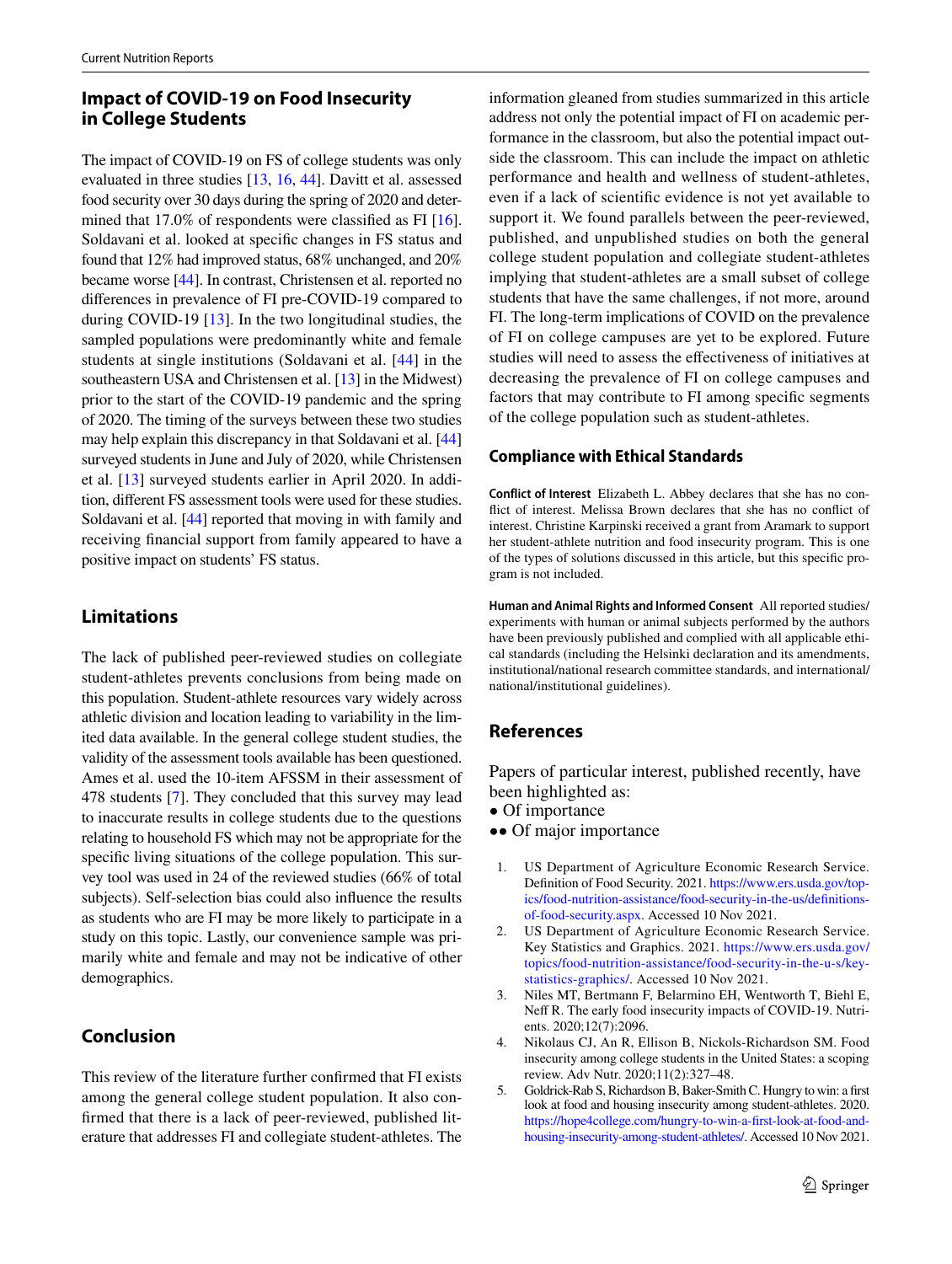- <span id="page-20-0"></span>6. Adamovic E, Newton P, House V. Food insecurity on a college campus: prevalence determinants and solutions. J Am Coll Health. 2020.
- <span id="page-20-21"></span>7. Ames AJ, Barnett TM. Psychometric validation of the 10-item USDA food security scale for use with college students. J Appl Meas. 2019;20(3):228–42.
- <span id="page-20-20"></span>Barry MR, Sonneville KR, Leung CW. Students with food insecurity are more likely to screen positive for an eating disorder at a large public university in the Midwest. J Acad Nutr Diet. 2021;121(6):1115–24.
- <span id="page-20-1"></span>Becerra MB, Becerra BJ. Psychological distress among college students: role of food insecurity and other social determinants of mental health. Int J Environ Res Public Health. 2020;17(11):4118.
- <span id="page-20-2"></span>10.•• Brown M, Abbey E, McKenzie M, Karpinski C. Prevalence of food insecurity in NCAA Division III collegiate athletes. J Am Coll Health. In Press; Manuscript ID JACH-2020–08–0516.R1. **Brown et al. are the frst to assess the prevalence of FI in the NCAA Division III student-athlete population. This is a sample population from 19 diferent sports at universities across the USA and queried participants about FS in the context of athletics.**
- <span id="page-20-3"></span>11. Bruening M, Brennhofer S, van Woerden I, Todd M, Laska M. Factors related to the high rates of food insecurity among diverse, urban college freshmen. J Acad Nutr Diet. 2016;116(9):1450–7.
- <span id="page-20-15"></span>Bruening M, van Woerden I, Todd M, Laska MN. Hungry to learn: the prevalence and efects of food insecurity on health behaviors and outcomes over time among a diverse sample of university freshmen. Int J Behav Nutr Phys Act. 2018;15(1):9.
- <span id="page-20-16"></span>13. Christensen KA, Forbush KT, Richson BN, Thomeczek ML, Perko VL, Bjorlie K, et al. Food insecurity associated with elevated eating disorder symptoms, impairment, and eating disorder diagnoses in an American University student sample before and during the beginning of the COVID-19 pandemic. Int J Eat Disord. 2021;54(7):1213–23.
- <span id="page-20-22"></span>14. Cockerham M, Camel S, James L, Neill D. Food insecurity in baccalaureate nursing students: a cross-sectional survey. J Prof Nurs. 2021;37(2):249–54.
- <span id="page-20-14"></span>15. Cuy Castellanos D, Holcomb J. Food insecurity fnancial priority and nutrition literacy of university students at a mid-size private university. J Am Coll Health. 2020;68(1):16–20.
- <span id="page-20-23"></span>16. Davitt ED, Heer MM, Winham DM, Knoblauch ST, Shelley MC. Efects of COVID-19 on university student food security. Nutrients. 2021;13(6):1932.
- <span id="page-20-4"></span>17. Duke NN, Campbell SD, Sauls DL, Stout R, Story MT, Austin T, et al. Prevalence of food insecurity among students attending four historically Black colleges and universities. J Am Coll Health. 2021.
- <span id="page-20-5"></span>18.• El Zein A, Colby SE, Zhou W, Shelnutt KP, Greene GW, Horacek TM, et al. Food insecurity is associated with increased risk of obesity in US college students. Curr Dev Nutr. 2020;4(8):nzaa120. **This study had a relatively large sample of students from 8 universities in the USA; a majority of subjects were non-Hispanic white. An online survey included a validated measure of FI as well as inperson anthropometric measures to determine associations between FI and body composition.**
- <span id="page-20-6"></span>19. El Zein A, Mathews AE, House L, Shelnutt KP. Why are hungry college students not seeking help? Predictors of and barriers to using an on-campus food pantry. Nutrients. 2018;10(9):1163.
- <span id="page-20-7"></span>20.• El Zein A, Shelnutt KP, Colby S, Vilaro MJ, Zhou W, Greene G, et al. Prevalence and correlates of food insecurity among U.S. college students: a multi-institutional study. BMC Public Health. 2019;19(1):660. **This study had a relatively large sample of students from 8 universities in the USA, specifcally targeting frst-year college students. A comprehensive**

**online survey included a validated measure of FI as well as other measures to determine associations between FI and sleep quality, perceived stress, disordered eating behaviors, and food assistance awareness.**

- <span id="page-20-8"></span>21.• Hagedorn RL, McArthur LH, Hood LB, Berner M, Anderson Steeves ET, Connell CL, et al. Expenditure, coping, and academic behaviors among food-insecure college students at 10 higher education institutes in the Appalachian and southeastern regions. Curr Dev Nutr. 2019;3(6):nzz058. **This study had a large sample of students from 10 public universities in the USA. A comprehensive online survey included a validated measure of FI as well as other measures to determine associations between FI and fnances, academics, coping strategies, and health characteristics.**
- <span id="page-20-9"></span>22.• Hagedorn RL, Olfert MD, MacNell L, Houghtaling B, Hood LB, Savoie Roskos MR, et al. College student sleep quality and mental and physical health are associated with food insecurity in a multi-campus study. Public Health Nutr. 2021;24(13):4305–12. **This study had the largest sample of subjects of any reviewed article with participants from 22 universities in the USA. It also had the most extensive online survey of any reviewed research that included a validated measure of FI as well as assessments of sleep quality, mental health, and physical health to determine associations between these metrics and FI.**
- <span id="page-20-10"></span>23. Keogh B, Kushalnagar P, Engelman A. Peer support and food security in deaf college students. J Am Coll Health. 2020;68(1):1–5.
- <span id="page-20-18"></span>24. Knol LL, Robb CA, McKinley EM, Wood M. Very low food security status is related to lower cooking self-efficacy and less frequent food preparation behaviors among college students. J Nutr Educ Behav. 2019;51(3):357–63.
- <span id="page-20-17"></span>25. Laska MN, Lenk K, Lust K, McGuire CM, Porta CM, Stebleton M. Sociodemographic and health disparities among students screening positive for food insecurity: fndings from a large college health surveillance system. Prev Med Rep. 2021;21:101297.
- <span id="page-20-19"></span>26. Leung CW, Farooqui S, Wolfson JA, Cohen AJ. Understanding the cumulative burden of basic needs insecurities: associations with health and academic achievement among college students. Am J Health Promot. 2021;35(2):275–8.
- <span id="page-20-24"></span>27. Leung CW, Wolfson JA, Lahne J, Barry MR, Kasper N, Cohen AJ. Associations between food security status and diet-related outcomes among students at a arge, public Midwestern university. J Acad Nutr Diet. 2019;119(10):1623–31.
- <span id="page-20-11"></span>28. Marshall TA, Zheng R, Anderson CL, Handoo N, Qian F. Is food insecurity a barrier to dental student success? J Dent Educ. 2021.
- <span id="page-20-12"></span>29.• Martinez SM, Grandner MA, Nazmi A, Canedo ER, Ritchie LD. Pathways from food insecurity to health outcomes among California university students. Nutrients. 2019;11(6):1419. **Martinez et al. reported on the prevalence of FI in a large sample of students (predominantly non-white) from 10 University of California campuses. They also exampled the relationship between FI and health-related habits/outcomes (e.g., sleep, physical activity, fruit and vegetable intake, and BMI).**
- <span id="page-20-13"></span>30. McArthur LH, Ball L, Danek AC, Holbert D. A high prevalence of food insecurity among university students in Appalachia refects a need for educational interventions and policy advocacy. J Nutr Educ Behav. 2018;50(6):564–72.
- <span id="page-20-25"></span>31. McArthur LH, Fasczewski KS, Wartinger E, Miller J. Freshmen at a university in Appalachia experience a higher rate of campus than family food insecurity. J Community Health. 2018;43(5):969–76.
- <span id="page-20-26"></span>32. Mei J, Fulay AP, Wolfson JA, Leung CW. Food insecurity and dietaryintake among college students with unlimited meal plans at a large Midwesternuniversity. J Acad Nutr Diet. 2021.